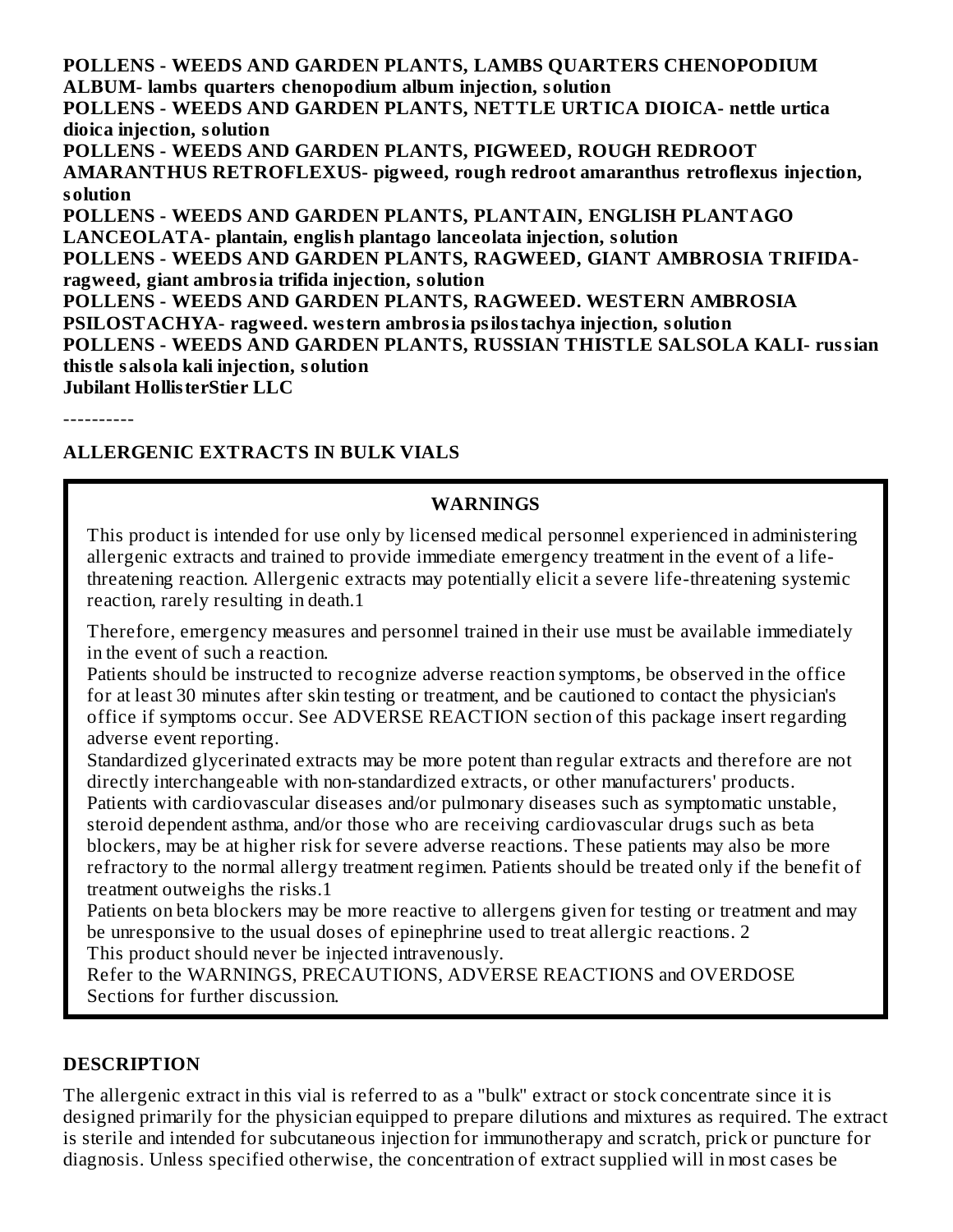expressed in weight to volume (e.g., 1:10 or 1:20 w/v) and will be the strongest available. Where mixtures of pollens and non-pollens have been ordered, the mixed extract will be treated as a pollen mixture. To insure maximum potency for the entire dating period, all bulk concentrates will contain 50% volume to volume (v/v) glycerin unless otherwise requested. Dilutions will also be prepared with 50% (v/v) glycerin unless another diluent is specified.

Source materials utilized in allergenic extract products include pollens, molds, animal epidermals, insects, foods and environmental materials.

Pollens are collected using techniques such as waterset or vacuuming, cleaned and purified to greater than 99% single specie pollen (less than 1% foreign particle presence).

Molds are typically grown on synthetic nutrient medias and are derived from the surface growth (mycelia).

Animal source materials are collected from animals deemed to be healthy at the time of collection by a veterinarian or individual trained and certified by a veterinarian. Epidermals include feathers, hair and dander, or the whole epidermal (pelt) as described on product labeling.

Regular process epidermals are extractions of the source material without additional processing, except that certain materials are defatted. AP™ (acetone precipitated) epidermal source materials are derived from the precipitate formed when acetone is added to an aqueous extract. The resulting precipitate is dried, and becomes the source material for the AP™ product.

Insects are collected in whole body form. Extractions take place as whole body or ground insects. Information on Foods and other Environmental source materials can be obtained by contacting our Customer Service Department.

The following is a brief summary of the six methods of describing allergenic product concentration.

**1. Weight to volume (w/v).** Weight to volume (w/v) describes the weight of allergenic source material added to a given volume of extracting fluid. A 1:10 w/v extract, e.g., indicates that the solution contains the extractable material from one gram of raw material added to each 10 mL Glycero-Coca's or 10 mL Coca's extracting fluid. The amount and composition of extracted materials will vary with the type of antigen, the extracting fluid, duration of extraction, pH, temperature, and other variables. Pollens are typically extracted at a 1:20 w/v ratio in Glycero-Coca's while Coca's extracts are 1:10 w/v. Epidermal, environmental, regular molds and insect products are typically extracted at 1:10 w/v. AP™ (acetone precipitated) epidermal products are prepared at a 1:50 w/v concentration (i.e., 1 gram of dried precipitate in 50 mL of reconstitution fluid). AP<sup>™</sup> Dog Hair-Dander is prepared at 1:100 w/v concentration. (i.e., 1 gram of dried precipitate in 100 mL of reconstitution fluid.)

**2. Protein Nitrogen Units per mL (PNU/mL)**. One protein nitrogen unit represents 0.00001 mg phosphotungstic acid precipitable protein nitrogen dissolved in one mL of antigen extract. The PNU content of extracts of the same antigen may vary according to the method of measuring the PNU. Thus, the PNU content of extracts from different manufacturers is not comparable unless the PNU method is known to be the same and is reproducible from lot to lot. The amount of protein nitrogen extracted from the source material is influenced by such factors as the type of antigen, the extracting fluid, duration of extraction, pH, temperature and other variables. Allergenic materials make up a variable proportion of the total protein of an extract. Most allergenic extracts are assayed for PNU. Specific PNU information is available upon request.

**3. Amb a 1**. Of the many allergens from Short Ragweed which have been purified and characterized [Amb a 1 3 (also known as Antigen E), Amb a 2 3 (also known as Antigen K), Ra3 4, Ra4 (BPA-R) 5, Ra5 6, Ra6, Ra7, Ra87, and cytochrome C 8], Amb a 1 is considered the most important and has been selected as the basis for standardization. Extracts of Short Ragweed containing Amb a 1 are diffused in agar against standard anti-serum to Amb a 1, and compared to the diffusion of standard Amb a 1 solutions. The amount of Amb a 1 is expressed as units of Amb a 1 per mL of extract. A Short Ragweed pollen extracted at 1:20 (w/v) usually assays within a range of 50,000 to 70,000 PNU/mL and 100 to 300 units of Amb a 1 per mL.

The Amb a 1 concentration of any Short Ragweed extract which is diluted with a diluent or other allergenic extracts is determined by calculation. The resulting Amb a 1 value does not reflect the total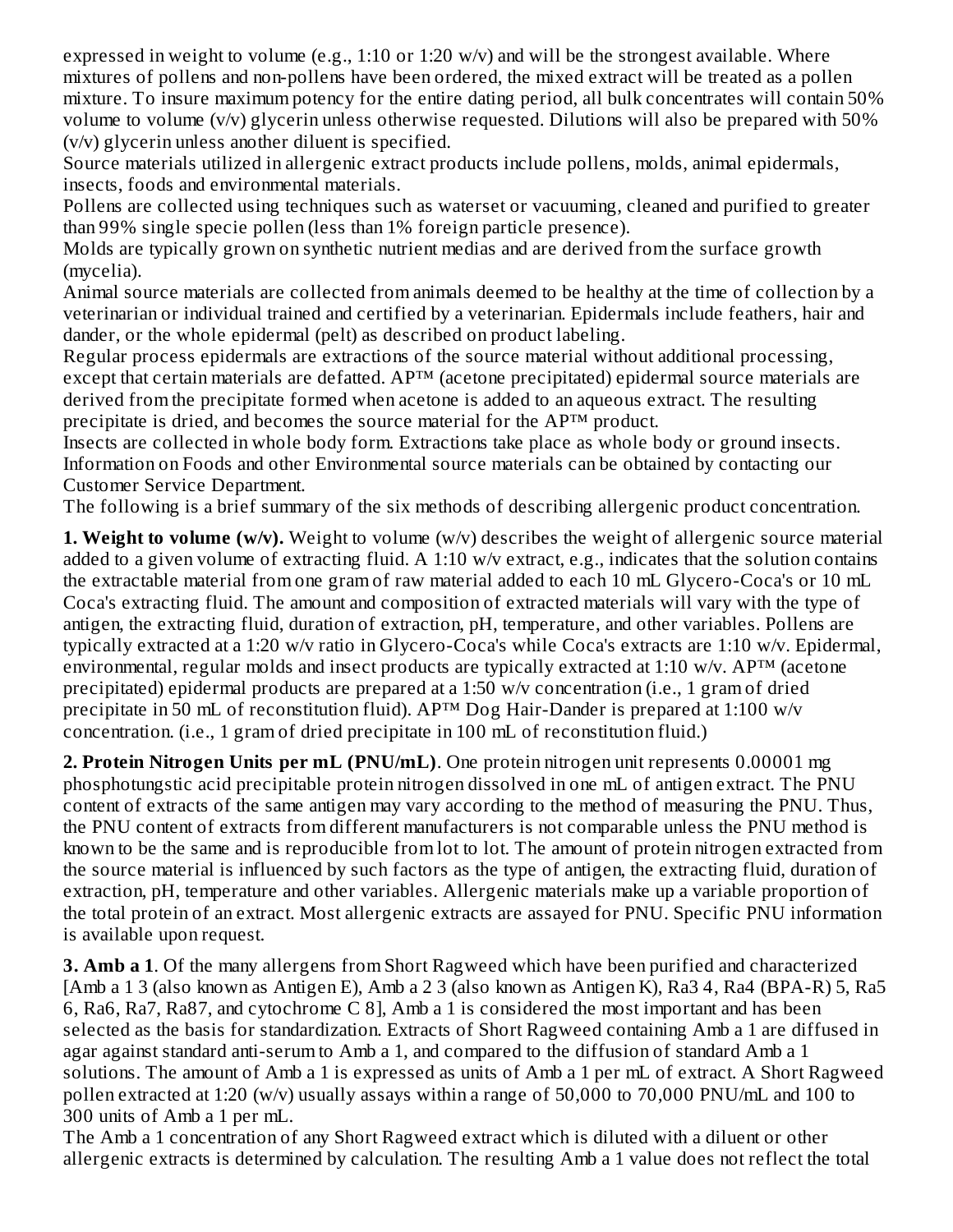potency of the product if Short Ragweed extract is mixed with another allergenic extract.

**4. Allergy Units per mL (AU/mL).** The potency of extracts labeled in Allergy Units (AU)/mL is determined by *in vitro* comparison to a reference standard established by the Center for Biologics Evaluation and Research (CBER) of the Food and Drug Administration (FDA).

**5. Bioequivalent Allergy Units per mL (BAU/mL).** Other standardized allergenic extracts are labeled in Bioequivalent Allergy Units/mL (BAU/mL) based on their comparison (by in vitro assay or major allergen content) to CBER, FDA Reference Preparations. The FDA reference extracts have been assigned Bioequivalent Allergy Units based on the CBER  $\mathrm{ID}_{50}$ EAL method.9 Briefly, highly sensitive patients are skin tested to the reference preparation using an intradermal technique employing 3-fold extract dilutions. Depending on the dilution which elicits a summation of erythema diameter of 50, Bioequivalent Allergy Units are assigned as follows:

| <b>BAU/mL D<sub>50</sub> Range</b> |
|------------------------------------|
| $13.9 - 15.9$                      |
| $10.9 - 12.9$                      |
| $8.8 - 10.8$                       |
| $6.7 - 8.7$                        |
|                                    |

References labeled 10,000 BAU/mL can be diluted one to a half million fold, and references labeled 100,000 BAU/mL can be diluted one to 5 million fold and produce a sum of erythema diameter of 50 mm when Intradermal testing highly reactive subjects.

**6. Concentrate.** Concentrate label terminology applies to allergenic extract mixtures, where the individual allergens being combined vary in strength or the designation of strength.

#### e.g. **Concentrate**

50% Short Ragweed 1:20 w/v 25% Std. Cat Pelt 10,000 BAU/mL 25% Mite D. farinae 10,000 AU/mL

Should the physician choose to calculate the actual strength of each component in the "Concentrate" mixture, the following formulation may be used:

|                | Actual Allergen Strength $\Delta$ llergen Manufacturing $\sim$ % Allergen in Formulation |                      |
|----------------|------------------------------------------------------------------------------------------|----------------------|
| in Concentrate | Strength                                                                                 | (by volume or parts) |

**Ingredients:** Active ingredients are the allergen(s) noted on the vial label. Preservative is 50% (v/v) glycerin, or 0.4% phenol, as indicated on the vial label. Additional ingredients are 0.5% sodium chloride, and 0.275% sodium bicarbonate.

### **CLINICAL PHARMACOLOGY**

The mechanism by which hyposensitization is achieved is not known completely. It has been shown that repeated injections of appropriate allergenic extracts will ameliorate the intensity of allergic symptoms upon contact with the allergen.11, 12, 13, 14 Clinical studies which address the efficacy of immunotherapy are available. The allergens which have been studied are cat, mite, and some pollen extracts.10, 15, 16, 17, 18, 19

IgE antibodies bound to receptors on mast cell membranes are required for the allergic reaction, and their level is probably related to serum IgE concentrations. Immunotherapy has been associated with decreased levels of IgE, and also with increases in allergen specific IgG "blocking" antibody. The histamine release response of circulating basophils to a specific allergen is reduced in some patients by immunotherapy, but the mechanism of this change is not clear.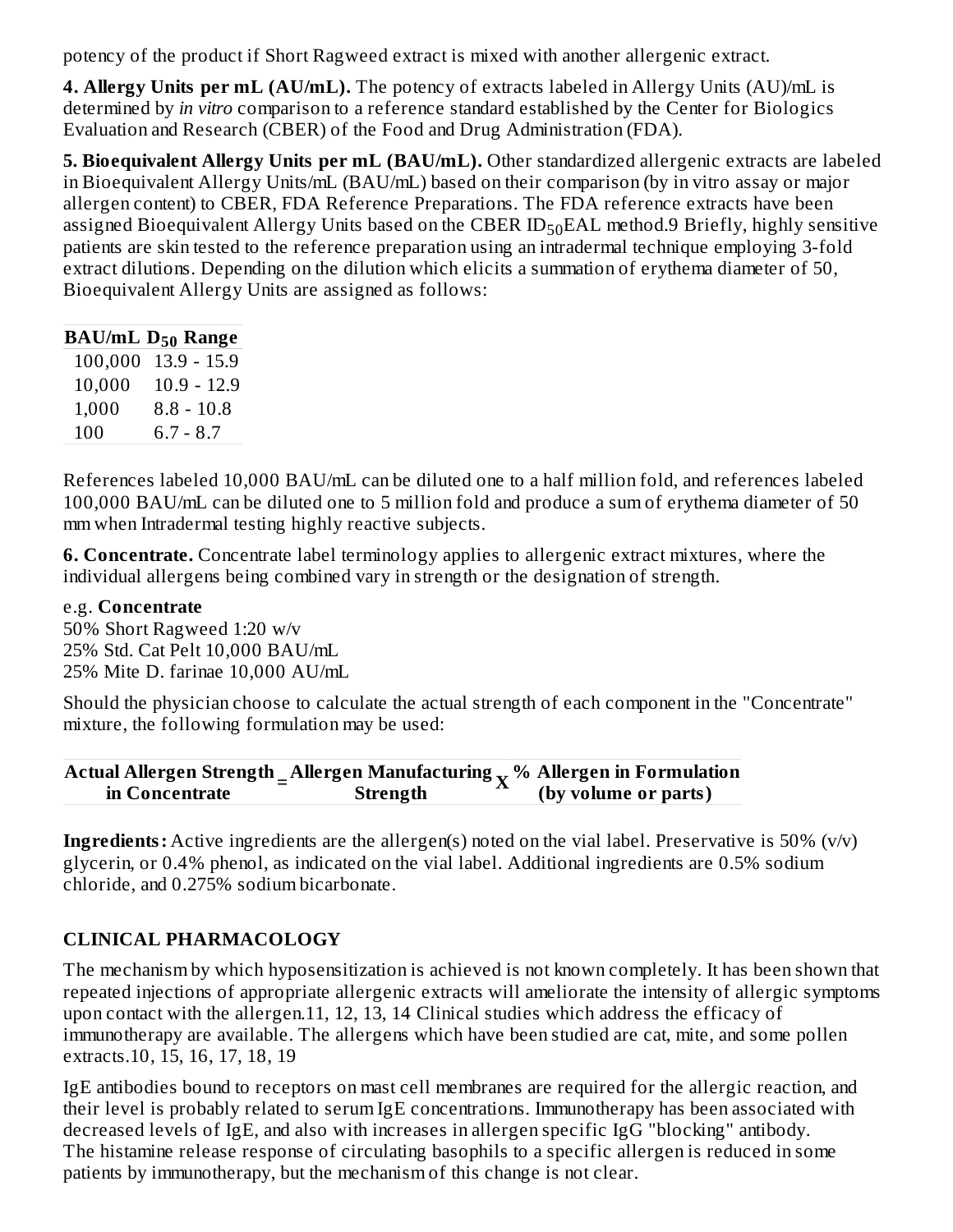Further study and clarification of the relationships among changes in blocking antibody, reaginic antibody, and mediator-releasing cells, and between these three factors and successful immunotherapy, is needed.

### **INDICATIONS AND USAGE**

20,21,22,23

Allergenic extracts are indicated for use in diagnosis and immunotherapy of patients presenting symptoms of allergy (hay fever, rhinitis, etc.) to specific environmental allergens. The selection of allergenic extracts to be used should be based on a thorough and carefully taken history of hypersensitivity, and confirmed by skin testing.

The use of mixed or unrelated antigens for skin testing is not recommended since, in the case of a positive reaction, it does not indicate which component of the mix is responsible for the reaction, while, in the case of a negative reaction, it fails to indicate whether the individual antigens at full concentration would give a positive reaction. Utilization of such mixes for compounding a treatment may result, in the former case, in administering unnecessary antigens and, in the latter case, in the omission of a needed antigen.

Avoidance of allergens is to be advocated if possible, but cannot always be attained, e.g., allergy to dog dander in kennel owners and employees, dog breeders, research workers, veterinarians, etc. Allergens to which a patient is extremely sensitive should not be included in treatment mixes with allergens to which there is much less sensitivity, but should be administered separately. This allows individualized and better control of dosage increases, including adjustments in dosage becoming necessary after severe reactions which may occur with the highly reactive allergen.

### **CONTRAINDICATIONS**

There are no known absolute contraindications to immunotherapy. See PRECAUTIONS and WARNINGS.

Patients with cardiovascular diseases and/or pulmonary diseases such as symptomatic unstable, steroiddependent asthma, and/or those who are receiving cardiovascular drugs such as beta blockers, may be at higher risk for severe adverse reactions. These patients may also be more refractory to the normal allergy treatment regimen. Patients should be treated only if the benefit of treatment outweighs the risks.1

Treat patients only with allergens to which they are allergic by skin test reaction, have a history of symptoms on exposure, and are likely to be exposed to again.

Any injections, including immunotherapy, should be avoided in patients with a bleeding tendency. Patients on beta blockers may be more reactive to allergens given for testing or treatment and may be unresponsive to the usual doses of epinephrine used to treat systemic reactions.2

Since there are differences of opinion concerning the possibility of routine immunizations exacerbating autoimmune diseases, immunotherapy should be given cautiously to patients with other immunologic diseases and only if the risk from exposure is greater than the risk of exacerbating the underlying disorder.

### **WARNINGS**

See WARNINGS box at the beginning of this package insert. See also PRECAUTIONS.

Allergenic extracts must be temporarily withheld from patients or the dose adjusted downward if any of the following conditions exist: (1) severe symptoms of rhinitis and/or asthma; (2) infection or flu accompanied by fever; (3) any evidence of an excessively large local or any generalized reaction during the initial stages of immunotherapy or during maintenance therapy, and/or (4) exposure to excessive amounts of clinically relevant allergen prior to a scheduled injection. Do not administer immunotherapy during a period of symptoms due to exposure. Since the individual components of the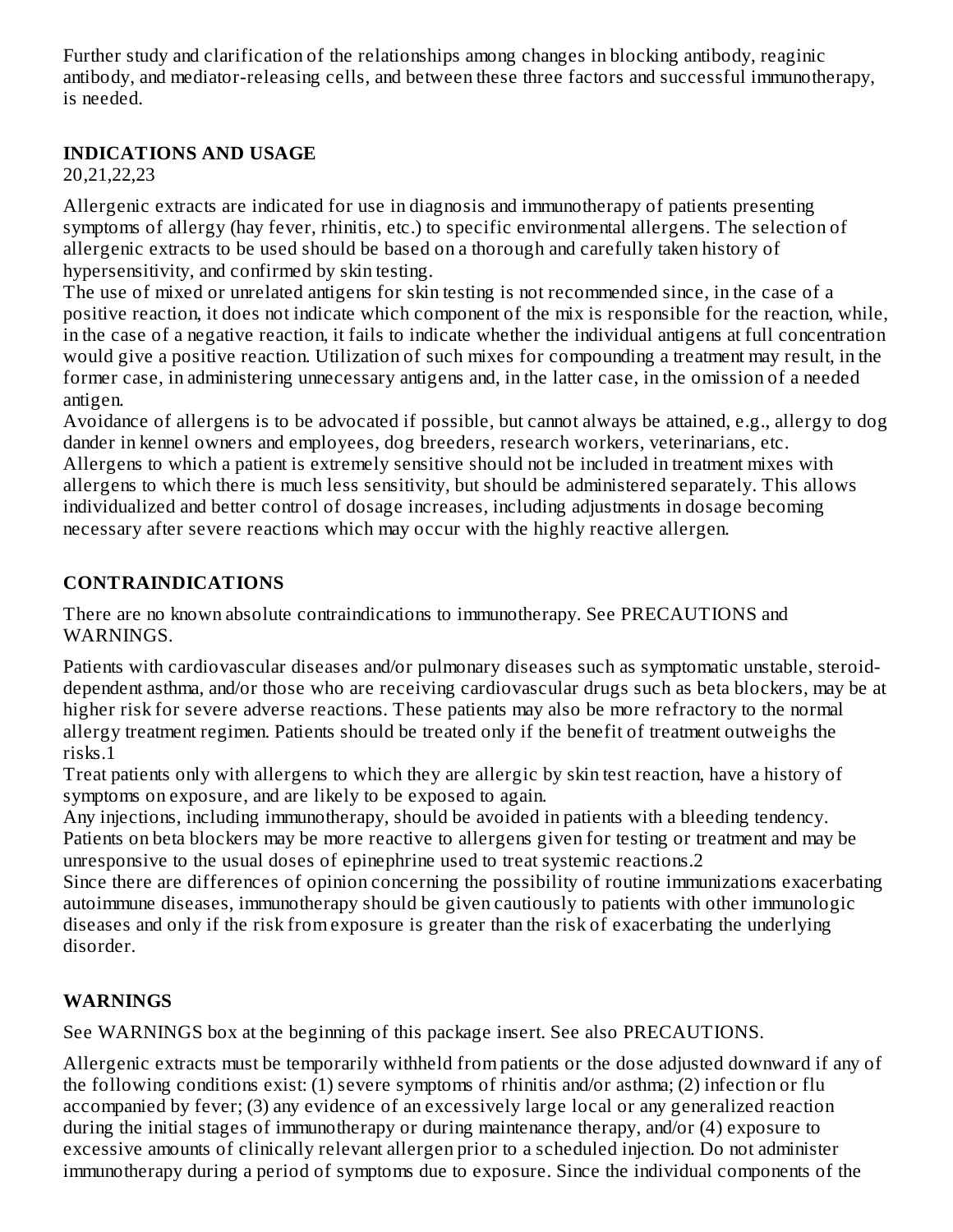extract are those to which the patient is allergic, and to which s/he will be exposed, typical allergic symptoms may follow shortly after the injection, particularly when the antigen load from exposure plus the injected antigen exceeds the patient's antigen tolerance.

THE CONCENTRATE MUST NOT BE INJECTED AT ANY TIME UNLESS TOLERANCE HAS BEEN ESTABLISHED. DILUTE CONCENTRATED EXTRACTS WITH STERILE DILUENT FOR SKIN TESTING AND IMMUNOTHERAPY.

INJECTIONS MUST NEVER BE GIVEN INTRAVENOUSLY. Subcutaneous injection is recommended. Intracutaneous or intramuscular injection may produce large local reactions or be excessively painful.

AFTER INSERTING NEEDLE SUBCUTANEOUSLY, BUT BEFORE INJECTING, ALWAYS WITHDRAW THE PLUNGER SLIGHTLY. IF BLOOD APPEARS IN THE SYRINGE, CHANGE NEEDLE AND GIVE THE INJECTION IN ANOTHER SITE.

IF CHANGING TO A DIFFERENT LOT OF EXTRACT: All extracts lose potency over time, and a fresh extract could have an effective potency that is substantially greater than that of the old extract. Even though it is the same formula and concentration, the first dose from the new vial should not exceed 50% of the previous dose.

IF THE EXTRACT PREVIOUSLY USED WAS FROM ANOTHER MANUFACTURER: Since manufacturing processes and sources of raw materials differ among manufacturers, the interchangeability of extracts from different manufacturers cannot be insured. The starting dose of the extract therefore should be greatly decreased even though the extract is the same formula and dilution. In general, a dose reduction to 50% of the previous product dose should be adequate, but each situation must be evaluated separately considering the patient's history of sensitivity, tolerance of previous injections, and other factors. If the patient tolerates a 50% decrease, the next dose could be raised to the previous dose amount. If the decrease is greater than 50%, the next dose would need to be determined by the allergist, depending on the situation. Dose intervals should not exceed one week when rebuilding dose. See DOSAGE AND ADMINISTRATION.

IF A PROLONGED PERIOD OF TIME HAS ELAPSED SINCE THE LAST INJECTION: Patients may lose tolerance for allergen injections during prolonged periods between doses. The duration of tolerance is an individual characteristic and varies from patient to patient. In general, the longer the lapse in the injection schedule, the greater dose reduction required. If the interval since last dose is over four weeks, perform skin tests to determine starting dose. See DOSAGE AND ADMINISTRATION.

IF THE PREVIOUS EXTRACT WAS OUTDATED: The dating period for allergenic extracts indicates the time that they can be expected to remain potent under refrigerated storage conditions  $(2^{\circ} -$ 8°C). During the storage of extracts, even under ideal conditions, some loss of potency occurs. For this reason, extracts should not be used beyond their expiration date. If a patient has been receiving injections of an outdated extract, s/he may experience excessive local or systemic reactions when changed to a new and possibly more potent extract. In general, the longer the material has been outdated, the greater the dose reduction necessary for the fresh extract.

IF CHANGING FROM ALUM-ADSORBED TO AQUEOUS OR GLYCERINATED EXTRACTS: When the patient was previously receiving alum-adsorbed or alum-precipitated extract, the safest course is to start over as though the patient had not been receiving immunotherapy. See DOSAGE AND ADMINISTRATION and ADVERSE REACTIONS.

IF ANY OTHER CHANGES HAVE BEEN MADE IN THE EXTRACT CONCENTRATE FORMULA: Changes other than those listed above may include situations such as a redistribution of component parts or percentages, a difference in extracting fluid (i.e., change from non-glycerin extracts to 50% glycerin extracts), combining two or more stock concentrates, or any other change. It should be recognized that any change in formula can affect a patient's tolerance of the treatment. The usual 1/2 of the previous dose for a new extract may produce an adverse reaction; extra dilutions are recommended whenever starting a revised formula. The greater the change, the greater the number of dilutions required.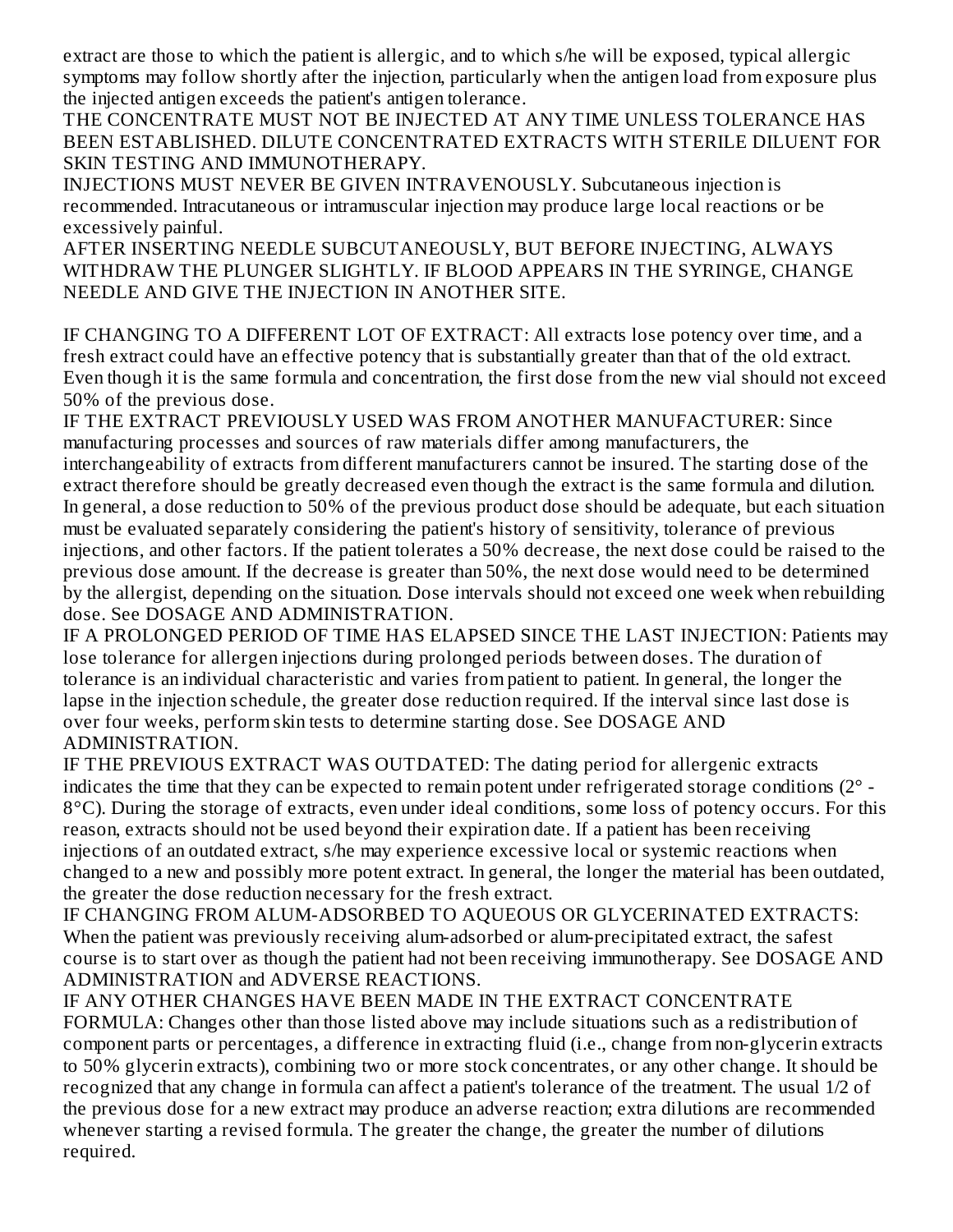Proper selection of the dose and careful injection should prevent most systemic reactions. It must be remembered that allergenic extracts are highly potent in sensitive individuals, and that systemic reactions of varying degrees of severity may occur, including urticaria, rhinitis, conjunctivitis, wheezing, coughing, angioedema, hypotension, bradycardia, pallor, laryngeal edema, fainting, or even anaphylactic shock and death, as described under ADVERSE REACTIONS. Patients should be informed of this, and the precautions should be discussed prior to immunotherapy. (See PRECAUTIONS.) Severe systemic reactions should be treated as indicated in ADVERSE REACTIONS. Refer to WARNINGS box.

## **PRECAUTIONS**

### **1. General**

The presence of asthmatic signs and symptoms appear to be an indicator for severe reactions following allergy injections. An assessment of airway obstruction either by measurement of peak flow or an alternate procedure may provide a useful indicator as to the advisability of administering an allergy injection.1, 24, 25, 26, 27

Concentrated extracts must not be injected unless tolerance has been established. Concentrated extracts must be diluted prior to use: See DOSAGE and ADMINISTRATION for detailed instructions on the dilution of allergenic extracts.

Any evidence of a local or generalized reaction requires a reduction in dosage during the initial stages of immunotherapy, as well as during maintenance therapy.

Allergenic extracts diluted with sterile Albumin Saline with Phenol (0.4%) may be more potent than extracts diluted with diluents which do not contain stabilizers. When switching from non-stabilized to stabilized diluent, consider weaker initial dilutions for both intradermal testing and immunotherapy. Sterile solutions, vials, syringes, etc. should be used and aseptic precautions observed in making dilutions.

To avoid cross-contamination, do not use the same needle to withdraw materials from vials of more than one extract, or extract followed by diluent.

A sterile tuberculin syringe graduated in 0.01 mL units and with a needle at least 5/8" long should be used to measure each dose from the appropriate dilution.

Aseptic techniques should always be employed when injections of allergenic extracts are being administered. A separate sterile syringe should be used for each patient to prevent transmission of hepatitis and other infectious agents from one person to another.

Patient reactions to previous injections should be reviewed before each new injection, so that dosage can be adjusted accordingly. See ADVERSE REACTIONS and WARNINGS.

Rarely, a patient is encountered who develops systemic reactions to minute doses of allergen and does not demonstrate increasing tolerance to injections after several months of treatment. If systemic reactions or excessive local responses occur persistently at very small doses, efforts at immunotherapy should be stopped.

PATIENTS SHOULD BE OBSERVED IN THE OFFICE FOR AT LEAST 30 MINUTES AFTER SKIN TESTING AND EACH TREATMENT INJECTION. Most severe reactions will occur within this time period, and rapid treatment measures should be instituted. See ADVERSE REACTIONS for such treatment measures.

In order to avoid darkening and possible precipitation, do not dilute the following extracts with solutions containing phenol: Privet pollen and food extracts of White Potato, Corn, Oat, Rye, and Wheat. Injections of such extracts discolored by reaction with phenol may produce a lasting tattoo-like discoloration of the skin.

### **2. Information for Patients**

Patients should be instructed in the recognition of adverse reactions to immunotherapy, and in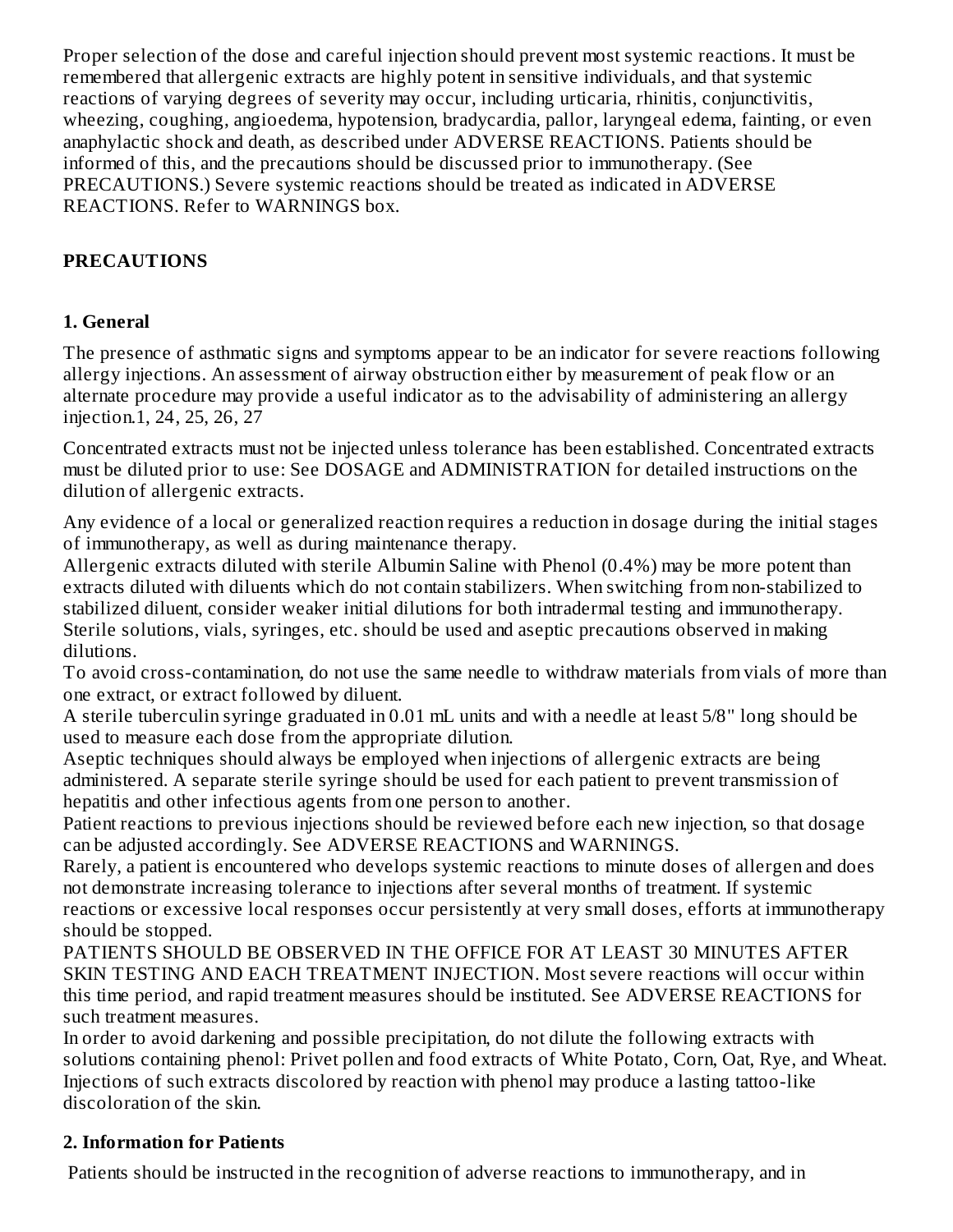particular, to the symptoms of shock. (See WARNINGS box at the beginning of this package insert.) Patients should be made to understand the importance of a 30 minute observation period, and be cautioned to return to the office promptly if symptoms occur after leaving. Patients should be instructed to report any symptoms of exposure to the allergen, so the physician can adjust the dosage appropriately.

### **3. Drug Interactions**

Patients with cardiovascular diseases and/or pulmonary diseases such as symptomatic unstable, steroiddependent asthma, and/or those who are receiving cardiovascular drugs such as beta blockers, may be at higher risk for severe adverse reactions. These patients may also be more refractory to the normal allergy treatment regimen. Patients should be treated only if the benefit of treatment outweighs the risks.1

Patients on beta blockers may be more reactive to allergens given for testing or treatment and may be unresponsive to the usual doses of epinephrine used to treat allergic reactions.2 (See WARNINGS). Certain medications may lessen the skin test wheal and erythema responses elicited by allergens and histamine for varying time periods. Conventional antihistamines should be discontinued at least 5 days before skin testing. Long acting antihistamines should be discontinued for at least 3 weeks prior to skin testing. 28 Topical steroids should be discontinued at the skin test site for at least 2-3 weeks before skin testing.28, 29

Tricyclic antidepressants such as Doxepin should be withheld for at least 7 days before skin testing. 30 Topical local anesthetics may suppress the flare responses and should be avoided in skin test sites.31

### **4. Carcinogenesis, Mutagenesis, Impairment of Fertility**

Long-term studies in animals have not been conducted with allergenic extracts to determine their potential for carcinogenicity, mutagenicity or impairment of fertility.

### **5. Pregnancy**

Pregnancy Category C. Animal reproduction studies have not been conducted with allergenic extracts. It is also not known whether allergenic extracts can cause fetal harm when administered to a pregnant woman or can affect reproduction capacity. Allergenic extracts should be given to a pregnant woman only if clearly needed. The physician must carefully consider the benefit-to-risk ratio to both patient and fetus, of performing skin testing or continuing immunotherapy during pregnancy. The recommended precautions (See WARNINGS AND PRECAUTIONS) for preventing adverse reactions are especially important in the pregnant patient. Based on the physician's discretion, immunotherapy maintenance doses may be continued during pregnancy if the patient has not experienced adverse side effects. Immunotherapy is generally not initiated during pregnancy due to the risks associated with systemic reactions and their treatment. 33

### **6. Nursing Mothers**

There are no current studies on the secretion of allergenic extract components in human milk or their effect on the nursing infant. Because many drugs are excreted in human milk, caution should be exercised when allergenic extracts are administered to a nursing woman.

### **7. Pediatric Us e**

Since dosage for the pediatric population is the same as for adults 34, 35 larger volumes of solution may produce excessive discomfort. Therefore, in order to achieve the total dose required, the volume of the dose may need to be divided into more than one injection per visit.

### **8. Geriatric Us e**

The reactions from immunotherapy can be expected to be the same in elderly patients as in younger ones. Elderly patients may be more likely to be on medication that could block the effect of epinephrine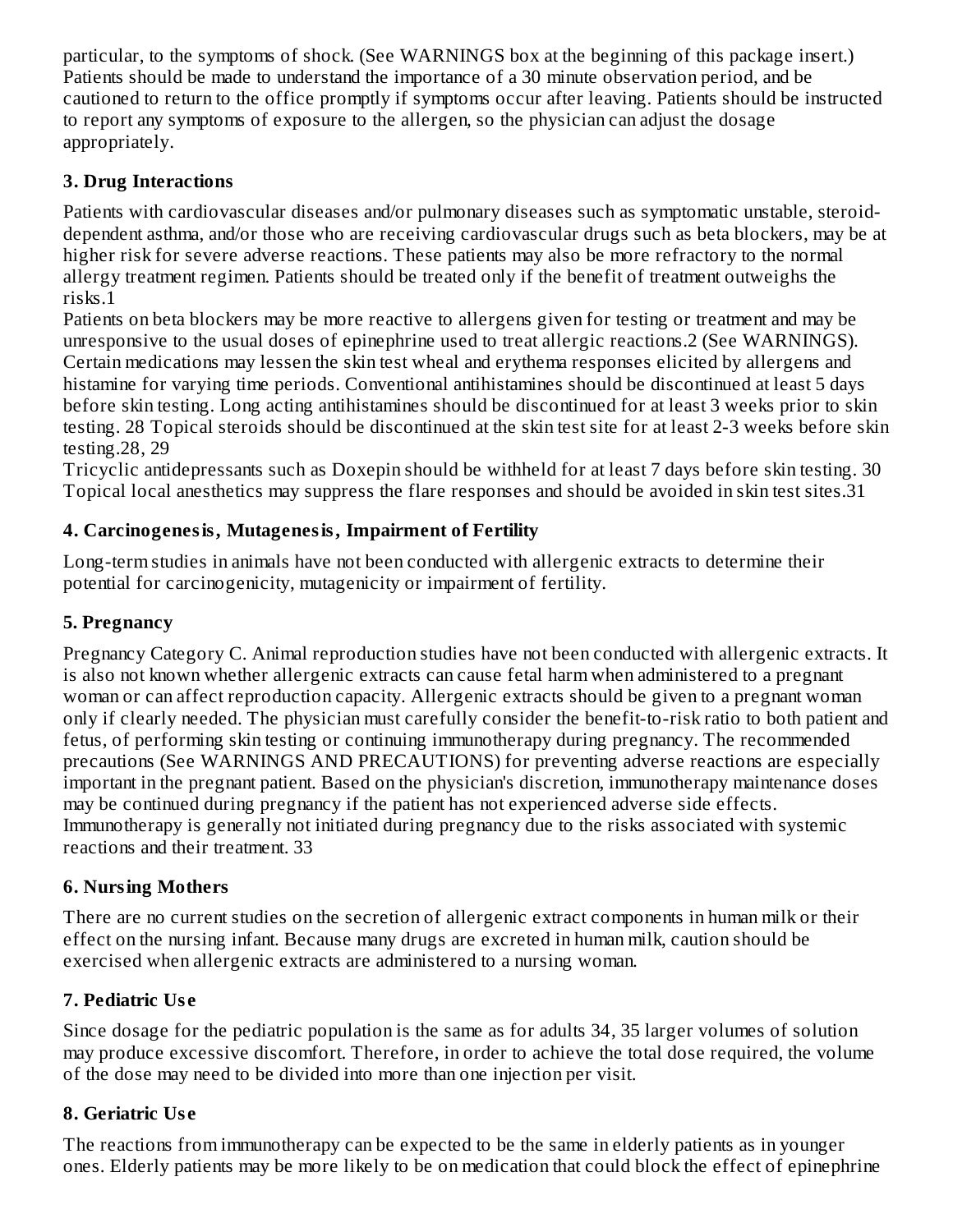which could be used to treat serious reactions, or they could be more sensitive to the cardiovascular side effect of epinephrine because of pre-existing cardiovascular disease. 36

### **ADVERSE REACTIONS**

Physicians administering allergenic extract testing or treatment materials should be experienced in the treatment of severe systemic reactions. See WARNINGS box at the beginning of this package insert. **1. Local Reactions**

Some erythema, swelling or pruritus at the site of injection are common, the extent varying with the patient. Such reactions should not be considered significant unless they persist for at least 24 hours. Local reactions (erythema or swelling) which exceed 4-5 cm in diameter are not only uncomfortable, but also indicate the possibility of a systemic reaction if dosage is increased. In such cases the dosage should be reduced to the last level not causing the reaction and maintained at this level for two or three treatments before cautiously increasing again. Large persistent local reactions may be treated by local cold, wet dressings and/or the use of oral antihistamines. They should be considered a warning of possible severe systemic reactions and an indication of the need for temporarily reduced dosages. A mild burning immediately after the injection is to be expected. This usually subsides in 10 to 20 seconds.

#### **2. Systemic Reactions**

With careful attention to dosage and administration, systemic reactions occur infrequently, but it cannot be overemphasized that in sensitive individuals, any injection could result in anaphylactic shock. Therefore, it is imperative that physicians administering allergenic extracts understand and be prepared for the treatment of severe reactions.

Most severe systemic reactions will begin within a 30 minute time period, but systemic reactions may occur at any time after skin tests or immunotherapy. Symptoms may range from mild to life-threatening (due to anaphylaxis)as described below.

Other possible systemic reactions which may occur in varying degrees of severity are laryngeal edema, fainting, pallor, bradycardia, hypotension, angioedema, cough, wheezing, conjunctivitis, rhinitis, and urticaria. Adverse reaction frequency data for allergenic extract administration for testing and treatment show that risk is low. 1, 37

#### **If a systemic or anaphylactic reaction does occur, apply a tourniquet above the site of injection and inject 1:1,000 epinephrine-hydrochloride intramus cularly or subcutaneously into the opposite arm. Loos en the tourniquet at least every 10 minutes. Do not obstruct arterial blood flow with the tourniquet.**

#### EPINEPHRINE DOSAGE:

ADULT: 0.3 to 0.5 mL should be injected. Repeat in 5 to 10 minutes if necessary.

PEDIATRIC: The usual initial dose is 0.01 mg (mL) per kg body weight or 0.3 mg (mL) per square meter of body surface area. Suggested dosage for infants to 2 years of age is 0.05 mL to 0.1 mL; for children 2 to 6 years, 0.15 mL; and children 6 to 12 years, 0.2 mL. Single pediatric doses should not exceed 0.3 mg (mL). Doses may be repeated as frequently as every 20 minutes, depending on the severity of the condition and the response of the patient. After administration of epinephrine, profound shock or vasomotor collapse should be treated with intravenous fluids, and possibly vasoactive drugs. Airway patency should be insured. Oxygen should be given by mask. Intravenous antihistamine, inhaled bronchodilators, theophylline and/or adrenal corticosteroids may be used if necessary after adequate epinephrine and circulatory support has been given. Emergency resuscitation measures and personnel trained in their use must be available immediately in the event of a serious systemic or anaphylactic reaction not responsive to the above measures [*Ref. J. Allergy and Clinical Immunology*, 77(2):p. 271-273, 1986].

Rarely are all of the above measures necessary; the tourniquet and epinephrine usually produce prompt responses. However, the physician should be prepared in advance for all contingencies. Promptness in beginning emergency treatment measures is of utmost importance.

Severe systemic reactions mandate a decrease of at least 50% in the next dose, followed by cautious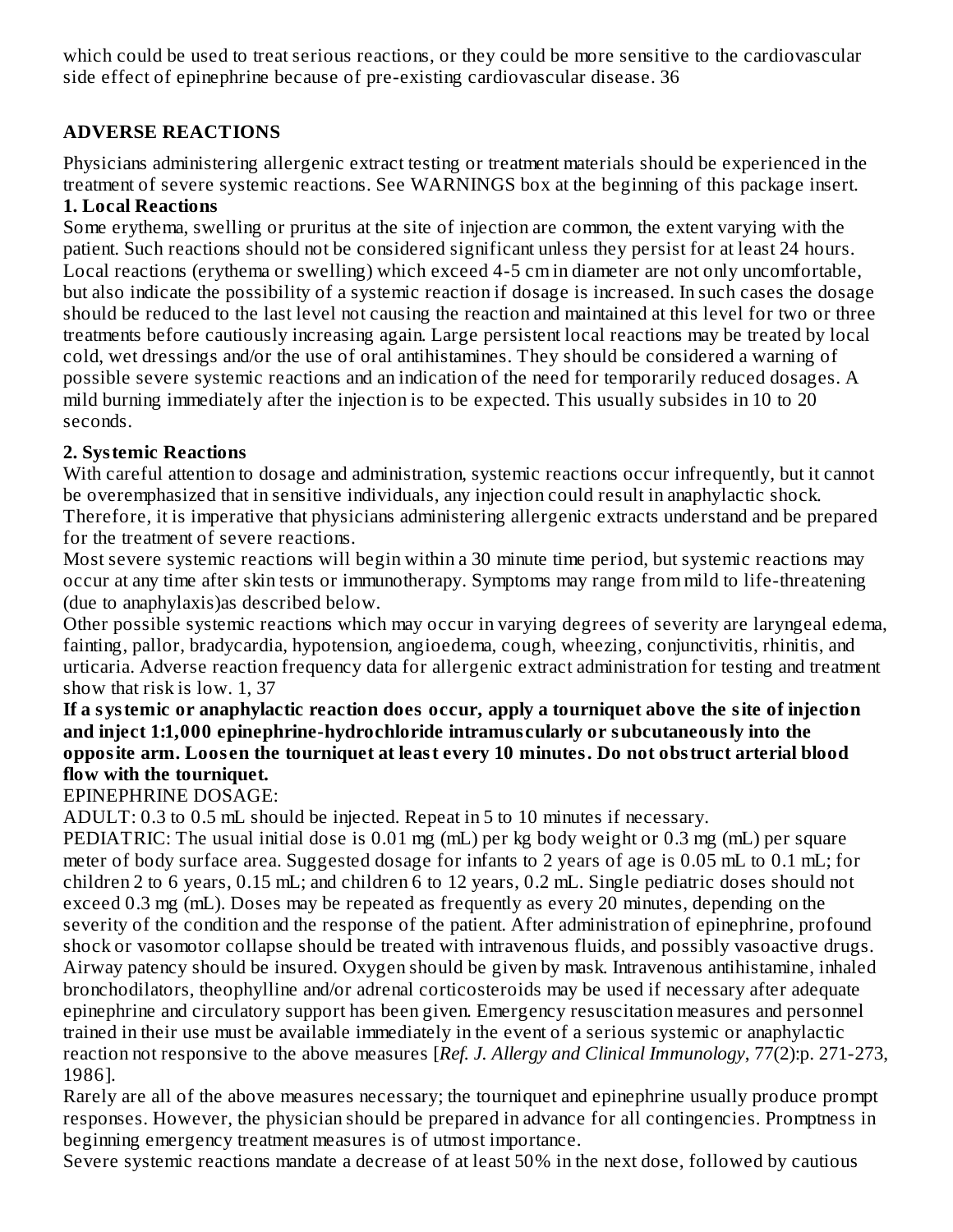increases. Repeated systemic reactions, even of a mild nature, are sufficient reason for the cessation of further attempts to increase the reaction-causing dose.

#### **3. Advers e Event Reporting**

Report all adverse events to Jubilant HollisterStier LLC, Customer Technical Services Department at 1 (800) 992-1120. A voluntary adverse event reporting system for health professionals is available through the FDA MEDWATCH program. Preprinted forms (FDA Form 3500) are available from the FDA by calling 1 (800) FDA-1088. Completed forms should be mailed to MEDWATCH, 5600 Fisher Lane, Rockville, MD 20852-9787 or Fax to: 1 (800) FDA-0178.

#### **OVERDOSE SECTION**

See ADVERSE REACTIONS.

#### **DOSAGE AND ADMINISTRATION**

#### **1. General**

Parenteral drug products should be inspected visually for particulate matter and discoloration prior to administration, whenever solution and container permit.

Dosage of allergenic extracts is a highly individualized matter and varies according to the degree of sensitivity of the patient, his clinical response, and tolerance to the extract administered during the early phases of an injection regimen.

Allergen extracts should be administered using a sterile syringe with 0.01 mL gradations and a 25-27 gauge x 1/2" to 5/8" needle. The injections are given subcutaneously. The most common sites of injection are the lateral aspect of the upper arm or thigh. Intracutaneous or intramuscular injections may produce large local reactions and may be very painful.

Sterile aqueous diluent containing human serum albumin [Albumin Saline with Phenol (0.4%)] or diluent of 50% glycerin may be used when preparing dilutions of the concentrate for immunotherapy. Dilutions should be made accurately and aseptically, using sterile diluent, vials, syringes, etc. Mix thoroughly and gently by rocking or swirling. Maintain stock solutions and dilutions constantly at 2° - 8°C. To prepare dilutions for intradermal and therapeutic use, make a 1:10 dilution by adding 1.0 mL of the Concentrate to 9.0 mL of sterile aqueous diluent. Subsequent serial dilutions are made in a similar manner. Following is a suggested schedule for average patients and will be satisfactory in most cases.

However, the degree of sensitivity varies in many patients. The size of the dose should be adjusted according to the patient's tolerance and reaction. Decrease the size of the dose if the previous injection resulted in marked local or the slightest general reaction. Another dose should never be given until all reactions resulting from the previous dose have disappeared.

The starting dose should be based on skin tests of the extract to be used for immunotherapy. To determine the starting dose, begin intradermal testing with the most dilute extract preparation. Inject 0.02 mL and read the reaction after 15 minutes. Intradermal testing is continued with increasing concentrations of the extract until a reaction of 10-20 mm erythema ( $\Sigma$  E 0-40 mm) and/or a 5 mm wheal occurs. This concentration at a dose of 0.03 mL then can serve as a starting dose for immunotherapy. Subsequent doses can be increased by 0.03 mL to as high as 0.12 mL increments each time until 0.3 mL is reached, at which time a dilution 10 times as strong can be used, starting with 0.03 mL. Proceed in this way until a tolerance dose is reached or symptoms are controlled. Suggested maintenance dose for a pollen extract is 0.2 mL of the Concentrate, while for a non-pollen extract the maximum suggested dose is 0.5 mL of the Concentrate. Occasionally, higher doses are necessary to relieve symptoms. Special caution is required in administering doses greater than 0.2 mL. The interval between doses is normally 3 to 7 days during dose building regimen.

Normally immunotherapy can be started with a 1:100,000 dilution of extracts labeled in weight/volume. Certain therapeutic mixtures are labeled as Concentrate, (v/v) dilutions of Concentrate, Amb a 1, Allergy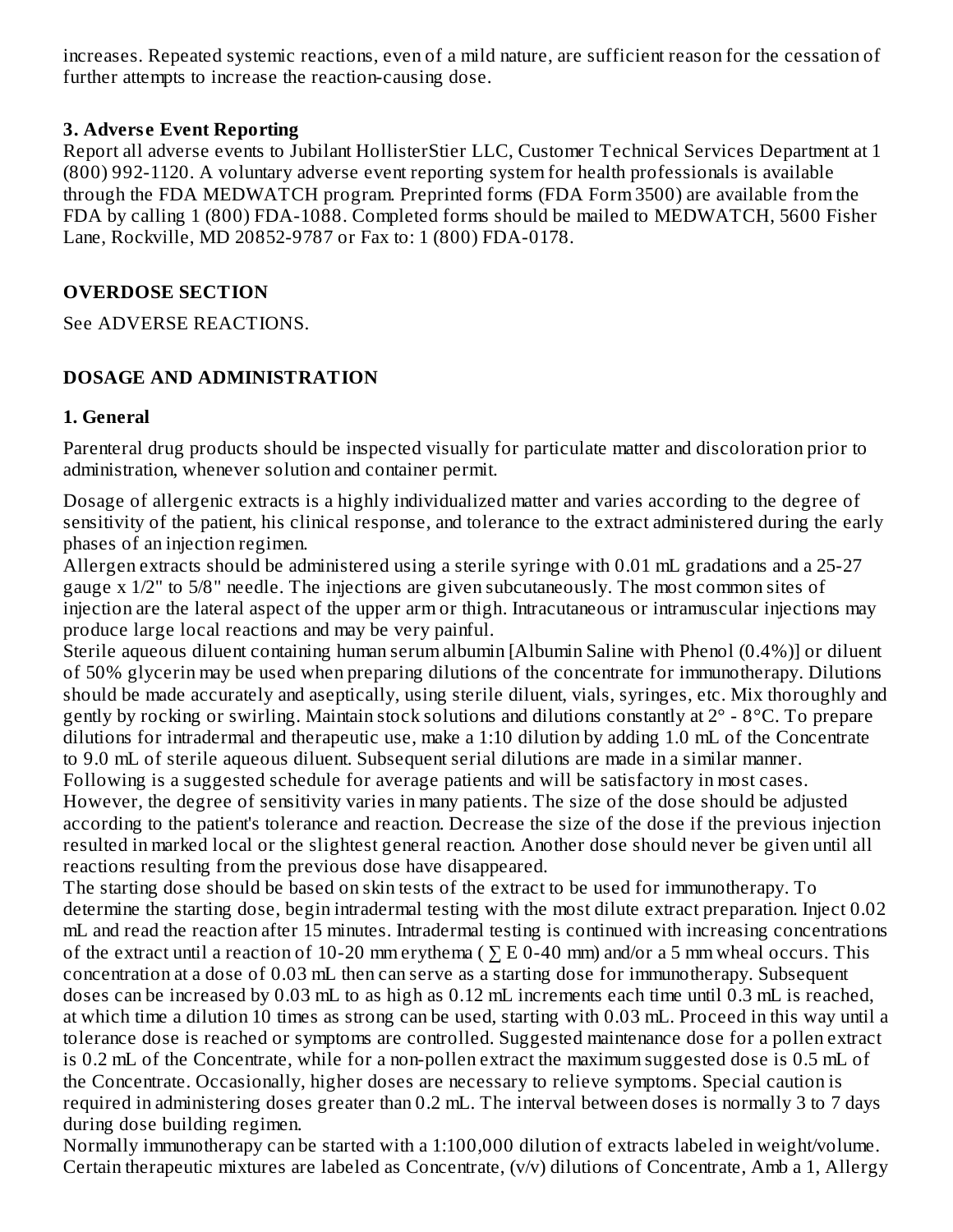units/mL or Bioequivalent Allergy Units/mL. (See DESCRIPTION.) Strength of each antigen in the mixture is indicated in the product labeling. For beginning treatment, use at least a 1,000-fold dilution of the Concentrate extract for non-pollens, and at least a 10,000-fold dilution of the Concentrate extract for pollens.

In some patients, the dosage may be increased more rapidly than recommended above. In seasonal allergies, treatment should be started and the interval between doses regulated so that at least the first twenty doses will have been administered by the time symptoms are expected. Thus, the shorter the interval between the start of immunotherapy and the expected onset of symptoms, the shorter the interval between each dose. Some patients may even tolerate daily doses.

Should symptoms develop before the next injection is scheduled, the interval between doses should be decreased. Should allergic symptoms or local reactions develop shortly after the dose is administered, the size of the dose should be decreased. In seasonal allergies, it is often advisable to decrease the dose to one-half or one-quarter of the maximum dose previously attained if the patient has any seasonal symptoms.

A maintenance dose, the largest dose tolerated by the patient that relieves symptoms without producing undesirable local or general reactions, is recommended for most patients. The upper limits of dosage have not been established; however, doses larger than 0.2 mL of extract may be painful if glycerin is present. The dosage of allergenic extract does not vary significantly with the respiratory allergic disease under treatment. The size of this dose and the interval between doses will vary and can be adjusted as necessary.

The interval between maintenance doses can be increased gradually from one week to 10 days, to two weeks, to three weeks, or even to four weeks, if tolerated. Repeat the doses at a given interval three or four times to check for untoward reactions before further increasing the interval. Protection is lost rapidly if the interval between doses is more than four weeks. (See WARNINGS.)

The usual duration of treatment has not been established. A period of two or three years of injection therapy constitutes an average minimum course of treatment.

#### **2. Pediatric Us e**

The dose for the pediatric population is the same as for adults.

#### **3. Geriatric Us e**

The dose for elderly patients is the same as for adult patients under 65.36

#### **HOW SUPPLIED**

In 10 mL, 30 mL and 50 mL vials at the w/v, Concentrate, v/v dilution of Concentrate, AU/mL (Standardized Mite Extracts: D. farinae, D. pteronyssinus 10,000 and 30,000 AU/mL; Mite Mixtures: 5,000 AU/mL each species, or 15,000 AU/mL each species), BAU/mL (Standardized Cat Hair and Cat Pelt extracts: 10,000 BAU/mL; Standardized Grass extracts: 10,000 and 100,000 BAU/mL); Amb a 1 units/mL; or PNU/mL ordered by the physician. Please see the current Allergy Product Catalog.

### **STORAGE AND HANDLING**

The expiration date is listed on the container label. To ensure the maximum potency, the extract and its dilutions should be stored at  $2^{\circ}$  -  $8^{\circ}$ C, and kept in this temperature range at all times, even during use. Dilutions are less stable than concentrates. If loss of potency is suspected, dilutions should be checked by skin testing with equal v/v dilutions of a freshly prepared dilution on individuals known to be allergic to the specific allergen.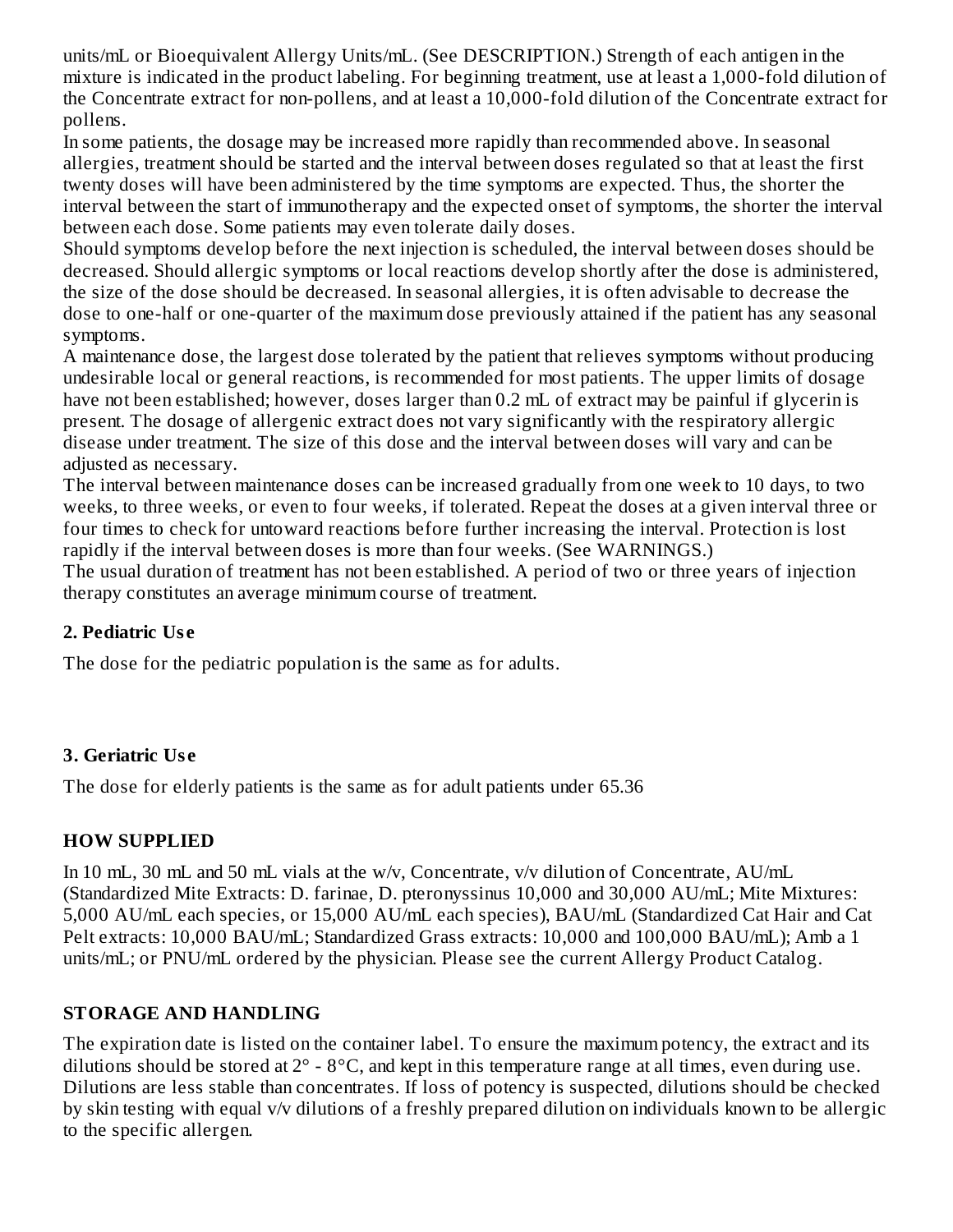#### **LIMITED WARRANTY**

A number of factors beyond our control could reduce the efficacy of this product or even result in an ill effect following its use. These include storage and handling of the product after it leaves our hands, diagnosis, dosage, method of administration and biological differences in individual patients. Because of these factors, it is important that this product be stored properly and that the directions be followed carefully during use. No warranty, express or implied, including any warranty of merchantability or fitness, is made. Representatives of the Company are not authorized to vary the terms or the contents of any printed labeling, including the package insert, for this product except by printed notice from the Company's headquarters. The prescriber and user of this product must accept the terms hereof.

#### **REFERENCES**

1. Lockey, R.F., L.M. Benedict, P.C. Turkletaub, S.C. Bukantz. Fatalities from immunotherapy (IT) and skin testing (ST). J. Allergy Clin. Immunol., 79 (4): 660-677, 1987.

2. Jacobs, R.L., G.W. Rake, Jr., et al. Potentiated anaphylaxis in patients with drug-induced betaadrenergic blockade. J. Allergy Clin. Immunol., 68 (2): 125-127, August 1981.

3. Griffith, I.J., J. Pollock, D.G. Klapper, B.L. Rogers and A.K. Nault. Sequence Polymorphism of Amb a I and Amb a II, the Major Allergens in Ambrosia artemisiifolia (Short Ragweed). Int. Arch. Allergy Apply. Immunol., 96: 296-304, 1991.

4. Underdown, B. J. and L. Goodfriend. Isolation and characterization of an allergen from short ragweed pollen. Biochem. 8 (3): 980-989, 1969.

5. Griffiths, B. W and R. Brunet. Isolation of a basic protein antigen of low ragweed pollen. Can. J. Biochem. 49 (3): 396-400, 1971.

6. Lapkoff, C. B. and L. Goodfriend. Isolation of a low molecular weight ragweed allergen: Ra5. Int. Arch. Allergy Appl. Immunol. 46 (2): 215-229, 1974.

7. Hussain, R. and D. G. March. Characterization and allergenic activity of ragweed allergens Ra6, Ra7, Ra8. J. Allergy Clin. Immunol. 65 (3): 230, abstr. 218, 1980

8. Goodfriend, L., A. M. Choudhury, J. Del Carpio and T. P. King. Cytochrome C: New ragweed pollen allergen. Fed. Proc. 38 (3, part II): 1415, abstr. 6261, 1979.

9. Turkeltaub, P.C., MD, and S.C. Rastogi, PhD. Quantitative intradermal test procedure for evaluation of subject sensitivity to standardized allergenic extracts and for assignment of bioequivalent allergy units to reference preparations using the  $ID_{50}EAL$  method. Allergenics Products Testing Laboratory, Center for Biologics Evaluation and Research (CBER), FDA. Revised: November, 1994.

10. Norman, P. S. Postgraduate Course Presentation. An overview of immunotherapy, implications for the future. J. Allergy Clin. Immunol., 65 (2): 87-96, 1980.

11. Lowell, F. C. and W. Franklin. A "double-blind" study of treatment with aqueous allergenic extracts in cases of allergic rhinitis. J. Allergy, 34 (2):165-182, 1963.

12. Lowell, F. C. and W. Franklin. A double-blind study of the effectiveness and specificity of injection therapy in ragweed hay fever. N. Eng. J. Med. 273 (13): 675-679, 1965.

13. Zavazal, V. and A. Stajner. Immunologic changes during specific treatment of the atopic state. II. Acta. Allergol. 25 (1): 11-17, 1970.

14. Reisman, R. E., J. I. Wypych, and E. E. Arbesman. Relationship of immunotherapy, seasonal pollen exposure and clinical response to serum concentrations of total IgE and ragweed-specific IgE. Int. Arch. Allergy Appl. Immunol. 48 (6): 721-730, 1975.

15. Taylor, W. W., J. L. Ohman, F. C. Lowell. Immunotherapy in cat-induced asthma; double-blind trial with evaluation of bronchial responses to cat allergen and histamine. J. Allergy Clin. Immunol., 61 (5): 283-287, 1978.

16. Smith, A. P. Hyposensitization with Dermatophagoides pteronyssinus antigen: Trial in asthma induced by house dust. Br. Med. J., 4: 204-206, 1971.

17. Chapman, M. D., T. A. E. Platts-Mills, M. Gabriel, H. K. Ng, W. G. L. Allen, L. E.Hill, A. J. Nunn. Antibody response following prolonged hyposensitization with Dermatophagoides pteronyssinus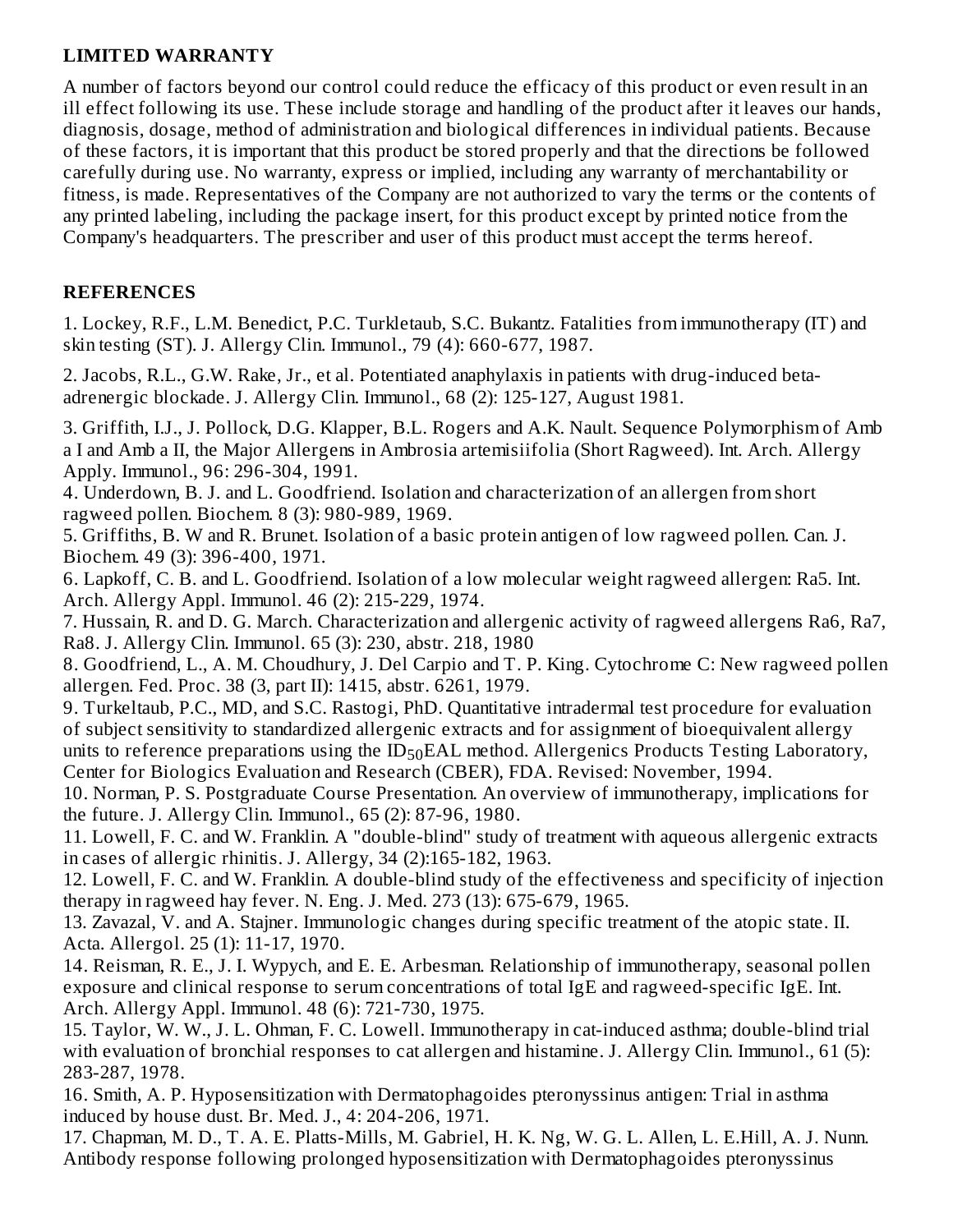extract. Int. Arch. Allergy Appl. Immunol., 61:431-440, 1980.

18. Norman, P. S., W. L. Winkenwerder. Maintenance immunotherapy in ragweed hay fever. J. Allergy, 74: 273-282, 1971.

19. Norman, P. S., W. L. Winkenwerder, L. M. Lichtenstein. Immunotherapy of hay fever with ragweed Antigen E; comparisons with whole pollen extract and placebos. J. Allergy, 42: 93-108, 1968.

20. Middleton, E., C. E. Reed and E. F. Ellis, editors. Allergy Principles and Practice. C. V. Mosby Co., St. Louis, 1978, pp. 877-898.

21. Sheldon, J. M., R. G. Lovell and K. P. Mathews. A Manual of Clinical Allergy, Second Edition. W. B. Saunders. Philadelphia, 1967, pp. 107-112.

22. Sherman, W. B. Hypersensitivity Mechanisms and Management. W. B. Saunders. Philadelphia, 1968, pp. 169-172.

23. Swineford, O. Asthma and Hay Fever. Charles C. Thomas. Springfield, IL, 1971, pp. 148-155.

24. Reid, M.J., R.F. Lockey, P.C. Turkletaub, T.A.E., Platts-Mills. Survey of fatalities from skin testing and immunotherapy. J. 0 Clin. Immunol. 92 (1): 6-15, July 1993.

25. Reid, M.J., G. Gurka. Deaths associated with skin testing and immunotherapy. J. Allergy Clin. Immunol. 97(1) Part 3:231, Abstract 195, January 1996.

26. Thompson, R.A., et al, report of a WHO/IUIS working group. The current status of allergen immunotherapy (hyposensitization). Allergy. 44: 369-379, 1989.

27. Malling, H.J., B. Weeke, et al, The European Academy of Allergology and Clinical Immunology. Position Papers. Allergy. 48 (Supplement 14): 9-82, 1993.

28. Pipkorn, U. Pharmacological influence of anti-allergic medication on *In Vivo* allergen testing. Allergy. 43: 81-86,1988.

29. Andersson, M. and U. Pipkorn. Inhibition of the dermal immediate allergic reaction through prolonged treatment with topical glucocorticosteroids. J. Allergy Clin. Immunol. 79 (2): 345-349, February 1987.

30. Rao, K.S., et al. Duration of suppressive effect of tricyclic anti-depressants on histamine induced wheal and flare reactions on human skin. J. Allergy Clin. Immunol. 82: 752-757, November 1988. 31. Pipkorn, U., and M. Andersson. Topical dermal anesthesia inhibits the flare but not the wheal response to allergen and histamine in the skin prick test. Clinical Allergy. 17: 307-311, 1987.

32. DuBuske, L.M., C.J. Ling and A.L. Sheffer. Special problems regarding allergen immunotherapy. Immunol. Allergy Clin. North Am. (USA). 12(1): 145-175, 1992.

33. Li, J.T., R.F. Lockey, I.L. Bernstein, J.M. Ortnoy, R.A. Nicklas. Allergen Immunotherapy: A Practice Parameter. Ann. Allergy, Asthma and Immunotherapy 90 (1): 26, 2003.

34. Patterson, R., et al. Allergy Principles and Practice, 2nd ed. E. Middleton, Jr., C. E. Reed, E. F. Ellis, Ed., C. V. Mosby Co., 1983, St. Louis, MO, 1983, Chapter 52

35. Levy, D. A., L. M. Lichtenstein, E. O. Goldstein, and K. Ishizaka. Immunologic and cellular changes accompanying the therapy of pollen allergy. J. Clinical Investigation, 50:360, 1971.

36. Peebles, R.S., Jr., B. Bochner, Howard J. Zeitz, ed. Anaphylaxis in the elderly. Immunology and Allergy Clinics of North America. 13 (3): 627-646, August 1993.

37. Turkeltaub, P.C., MD, and P.J. Gergen, MD. The risk of adverse reactions from percutaneous prickpuncture allergen skin testing, venipuncture, and body measurements: Data from the second National Health and Nutrition Examination Survey 1976-80 (NHANES II). J. Allergy Clin. Immunol. 84(6): 886- 890, Dec. 1989.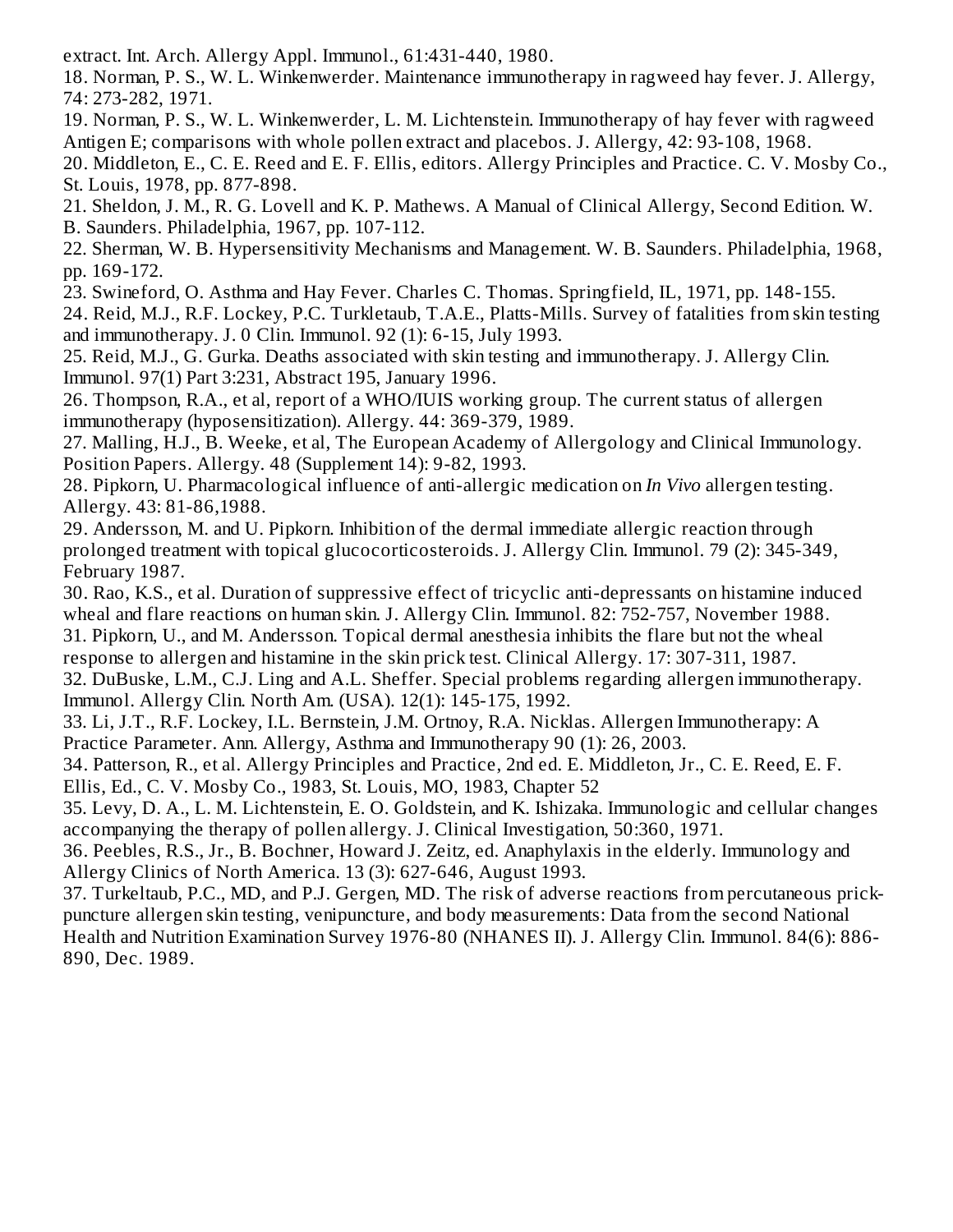

### **POLLENS - WEEDS AND GARDEN PLANTS, LAMBS QUARTERS CHENOPODIUM ALBUM**

lambs quarters chenopodium album injection, solution

|   | мнюэ диатегэ спенороминг аюинг шресион, эошион |  |                                                                |  |                                    |                           |                             |  |  |
|---|------------------------------------------------|--|----------------------------------------------------------------|--|------------------------------------|---------------------------|-----------------------------|--|--|
|   |                                                |  |                                                                |  |                                    |                           |                             |  |  |
|   | <b>Product Information</b>                     |  |                                                                |  |                                    |                           |                             |  |  |
|   | Product Type                                   |  | NON-STANDARDIZED ALLERGENIC                                    |  | Item Code (Source)                 |                           | NDC:65044-1789              |  |  |
|   | <b>Route of Administration</b>                 |  | PERCUTANEOUS, SUBCUTANEOUS                                     |  |                                    |                           |                             |  |  |
|   |                                                |  |                                                                |  |                                    |                           |                             |  |  |
|   | <b>Active Ingredient/Active Moiety</b>         |  |                                                                |  |                                    |                           |                             |  |  |
|   |                                                |  | <b>Ingredient Name</b>                                         |  | <b>Basis of Strength</b>           |                           | Strength                    |  |  |
|   | POLLEN - UNII:098LKX5NCN)                      |  | CHENOPODIUM ALBUM POLLEN (UNII: 098LKX5NCN) (CHENOPODIUM ALBUM |  | CHENOPODIUM ALBUM<br><b>POLLEN</b> |                           | 0.1 <sub>g</sub><br>in 1 mL |  |  |
|   |                                                |  |                                                                |  |                                    |                           |                             |  |  |
|   | <b>Inactive Ingredients</b>                    |  |                                                                |  |                                    |                           |                             |  |  |
|   |                                                |  | <b>Ingredient Name</b>                                         |  |                                    | Strength                  |                             |  |  |
|   | PHENOL (UNII: 339 NCG44TV)                     |  |                                                                |  |                                    |                           |                             |  |  |
|   | SODIUM CHLORIDE (UNII: 451W47IQ8X)             |  |                                                                |  |                                    |                           |                             |  |  |
|   | SO DIUM BICARBONATE (UNII: 8 MDF5V39QO)        |  |                                                                |  |                                    |                           |                             |  |  |
|   |                                                |  |                                                                |  |                                    |                           |                             |  |  |
|   | <b>Packaging</b>                               |  |                                                                |  |                                    |                           |                             |  |  |
| # | <b>Item Code</b>                               |  | <b>Package Description</b>                                     |  | <b>Marketing Start Date</b>        | <b>Marketing End Date</b> |                             |  |  |
|   | 1 NDC:65044-1789-2                             |  | 10 mL in 1 VIAL; Type 0: Not a Combination Product             |  |                                    |                           |                             |  |  |
|   | 2 NDC:65044-1789-3                             |  | 30 mL in 1 VIAL; Type 0: Not a Combination Product             |  |                                    |                           |                             |  |  |
|   | 3 NDC:65044-1789-4                             |  | 50 mL in 1 VIAL; Type 0: Not a Combination Product             |  |                                    |                           |                             |  |  |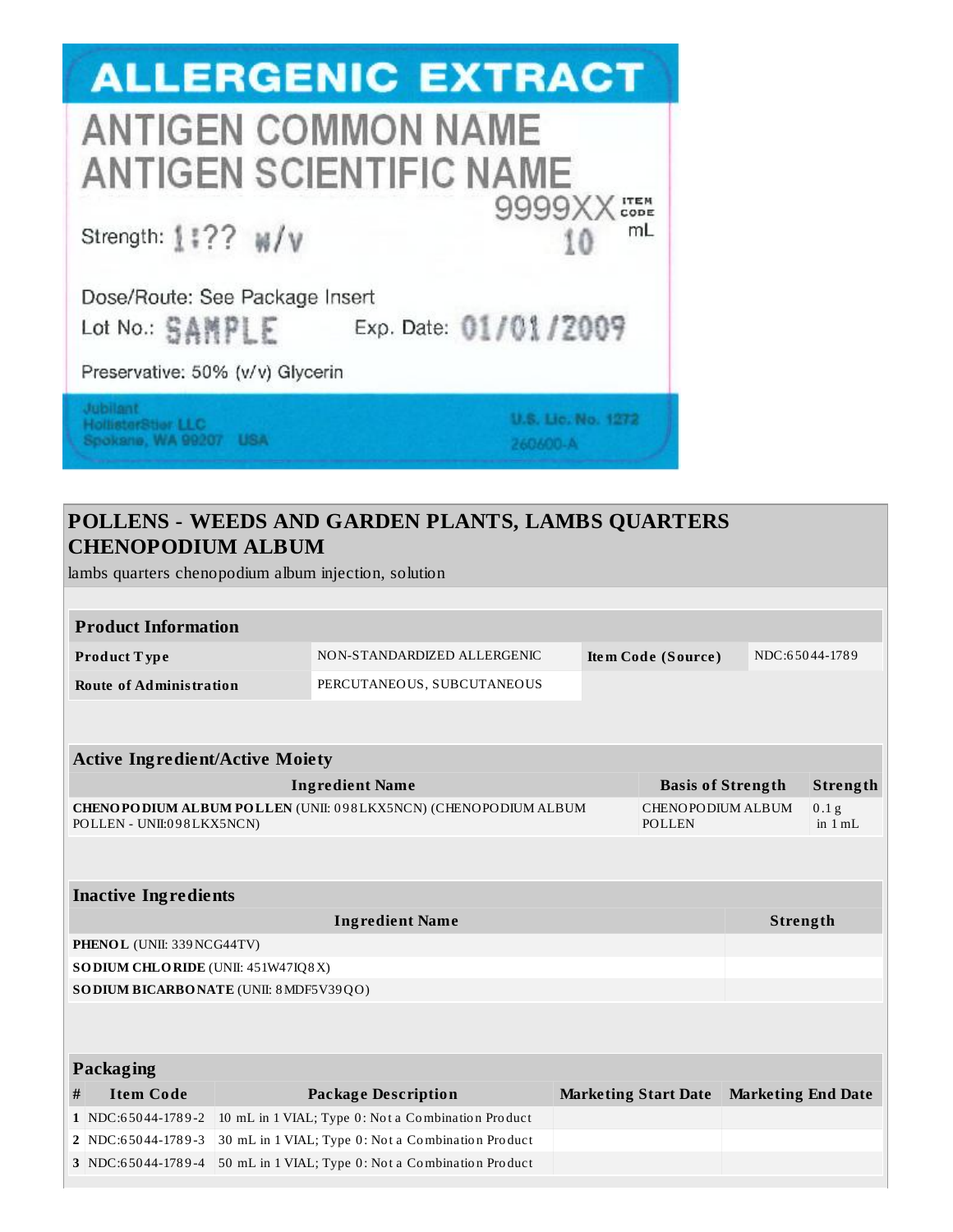|            | <b>Marketing Information</b>           |                              |                                                                |  |                             |  |                           |  |  |
|------------|----------------------------------------|------------------------------|----------------------------------------------------------------|--|-----------------------------|--|---------------------------|--|--|
|            | <b>Marketing Category</b>              |                              | <b>Application Number or Monograph Citation</b>                |  | <b>Marketing Start Date</b> |  | <b>Marketing End Date</b> |  |  |
| <b>BLA</b> |                                        | BLA103888                    |                                                                |  | 04/19/1941                  |  |                           |  |  |
|            |                                        |                              |                                                                |  |                             |  |                           |  |  |
|            |                                        |                              |                                                                |  |                             |  |                           |  |  |
|            |                                        |                              | POLLENS - WEEDS AND GARDEN PLANTS, LAMBS QUARTERS              |  |                             |  |                           |  |  |
|            | <b>CHENOPODIUM ALBUM</b>               |                              |                                                                |  |                             |  |                           |  |  |
|            |                                        |                              | lambs quarters chenopodium album injection, solution           |  |                             |  |                           |  |  |
|            |                                        |                              |                                                                |  |                             |  |                           |  |  |
|            | <b>Product Information</b>             |                              |                                                                |  |                             |  |                           |  |  |
|            | Product Type                           |                              | NON-STANDARDIZED ALLERGENIC                                    |  | Item Code (Source)          |  | NDC:65044-1790            |  |  |
|            | <b>Route of Administration</b>         |                              | PERCUTANEOUS, SUBCUTANEOUS                                     |  |                             |  |                           |  |  |
|            |                                        |                              |                                                                |  |                             |  |                           |  |  |
|            |                                        |                              |                                                                |  |                             |  |                           |  |  |
|            | <b>Active Ingredient/Active Moiety</b> |                              |                                                                |  |                             |  |                           |  |  |
|            |                                        |                              | <b>Ingredient Name</b>                                         |  | <b>Basis of Strength</b>    |  | Strength                  |  |  |
|            |                                        |                              | CHENOPODIUM ALBUM POLLEN (UNII: 098LKX5NCN) (CHENOPODIUM ALBUM |  | CHENOPODIUM ALBUM           |  | 40000 [PNU]               |  |  |
|            | POLLEN - UNII:098LKX5NCN)              |                              |                                                                |  | POLLEN                      |  | in $1 mL$                 |  |  |
|            |                                        |                              |                                                                |  |                             |  |                           |  |  |
|            |                                        |                              |                                                                |  |                             |  |                           |  |  |
|            | <b>Inactive Ingredients</b>            |                              |                                                                |  |                             |  |                           |  |  |
|            |                                        |                              | <b>Ingredient Name</b>                                         |  |                             |  | Strength                  |  |  |
|            | PHENOL (UNII: 339 NCG44TV)             |                              |                                                                |  |                             |  |                           |  |  |
|            | SO DIUM CHLORIDE (UNII: 451W47IQ8X)    |                              |                                                                |  |                             |  |                           |  |  |
|            | SODIUM BICARBONATE (UNII: 8 MDF5V39QO) |                              |                                                                |  |                             |  |                           |  |  |
|            |                                        |                              |                                                                |  |                             |  |                           |  |  |
|            |                                        |                              |                                                                |  |                             |  |                           |  |  |
|            | Packaging                              |                              |                                                                |  |                             |  |                           |  |  |
| #          | <b>Item Code</b>                       |                              | <b>Package Description</b>                                     |  | <b>Marketing Start Date</b> |  | <b>Marketing End Date</b> |  |  |
|            | 1 NDC:65044-1790-2                     |                              | 10 mL in 1 VIAL; Type 0: Not a Combination Product             |  |                             |  |                           |  |  |
|            | 2   NDC:65044-1790-3                   |                              | 30 mL in 1 VIAL; Type 0: Not a Combination Product             |  |                             |  |                           |  |  |
|            | 3 NDC:65044-1790-4                     |                              | 50 mL in 1 VIAL; Type 0: Not a Combination Product             |  |                             |  |                           |  |  |
|            |                                        |                              |                                                                |  |                             |  |                           |  |  |
|            |                                        |                              |                                                                |  |                             |  |                           |  |  |
|            |                                        | <b>Marketing Information</b> |                                                                |  |                             |  |                           |  |  |
|            |                                        |                              |                                                                |  |                             |  |                           |  |  |
|            | <b>Marketing Category</b>              |                              | <b>Application Number or Monograph Citation</b>                |  | <b>Marketing Start Date</b> |  |                           |  |  |
|            | <b>BLA</b>                             | BLA103888                    |                                                                |  | 04/19/1941                  |  | <b>Marketing End Date</b> |  |  |

## **POLLENS - WEEDS AND GARDEN PLANTS, LAMBS QUARTERS CHENOPODIUM ALBUM**

lambs quarters chenopodium album injection, solution

#### **Product Information**

L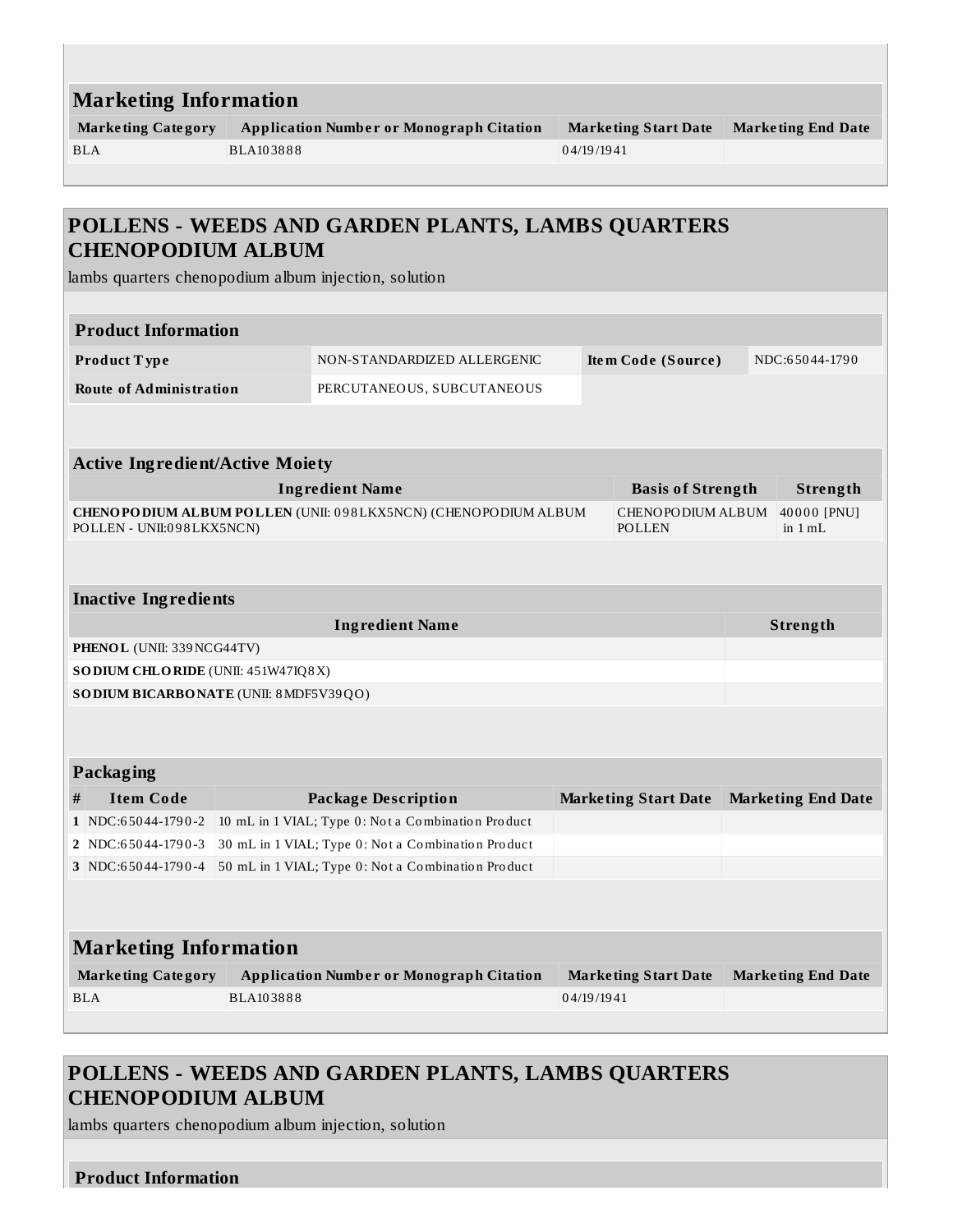| Product Type                            | NON-STANDARDIZED ALLERGENIC                                     | Item Code (Source)                 | NDC:65044-1791            |  |  |  |  |
|-----------------------------------------|-----------------------------------------------------------------|------------------------------------|---------------------------|--|--|--|--|
| <b>Route of Administration</b>          | PERCUTANEOUS, SUBCUTANEOUS                                      |                                    |                           |  |  |  |  |
|                                         |                                                                 |                                    |                           |  |  |  |  |
|                                         |                                                                 |                                    |                           |  |  |  |  |
| <b>Active Ingredient/Active Moiety</b>  |                                                                 |                                    |                           |  |  |  |  |
|                                         | <b>Ingredient Name</b>                                          | <b>Basis of Strength</b>           | Strength                  |  |  |  |  |
| POLLEN - UNII:098LKX5NCN)               | CHENOPO DIUM ALBUM POLLEN (UNII: 098LKX5NCN) (CHENOPODIUM ALBUM | CHENOPODIUM ALBUM<br><b>POLLEN</b> | 20000 [PNU]<br>in $1 mL$  |  |  |  |  |
|                                         |                                                                 |                                    |                           |  |  |  |  |
|                                         |                                                                 |                                    |                           |  |  |  |  |
| <b>Inactive Ingredients</b>             |                                                                 |                                    |                           |  |  |  |  |
|                                         | <b>Ingredient Name</b>                                          |                                    | Strength                  |  |  |  |  |
| PHENOL (UNII: 339 NCG44TV)              |                                                                 |                                    |                           |  |  |  |  |
| SODIUM CHLORIDE (UNII: 451W47IQ8X)      |                                                                 |                                    |                           |  |  |  |  |
| SO DIUM BICARBONATE (UNII: 8 MDF5V39QO) |                                                                 |                                    |                           |  |  |  |  |
|                                         |                                                                 |                                    |                           |  |  |  |  |
|                                         |                                                                 |                                    |                           |  |  |  |  |
| Packaging                               |                                                                 |                                    |                           |  |  |  |  |
| <b>Item Code</b><br>#                   | <b>Package Description</b>                                      | <b>Marketing Start Date</b>        | <b>Marketing End Date</b> |  |  |  |  |
| 1 NDC:65044-1791-2                      | 10 mL in 1 VIAL; Type 0: Not a Combination Product              |                                    |                           |  |  |  |  |
| 2 NDC:65044-1791-3                      | 30 mL in 1 VIAL; Type 0: Not a Combination Product              |                                    |                           |  |  |  |  |
| 3 NDC:65044-1791-4                      | 50 mL in 1 VIAL; Type 0: Not a Combination Product              |                                    |                           |  |  |  |  |
|                                         |                                                                 |                                    |                           |  |  |  |  |
|                                         |                                                                 |                                    |                           |  |  |  |  |
| <b>Marketing Information</b>            |                                                                 |                                    |                           |  |  |  |  |
| <b>Marketing Category</b>               | <b>Application Number or Monograph Citation</b>                 | <b>Marketing Start Date</b>        | <b>Marketing End Date</b> |  |  |  |  |
| BLA103888<br>BLA                        |                                                                 | 04/19/1941                         |                           |  |  |  |  |
|                                         |                                                                 |                                    |                           |  |  |  |  |

# **POLLENS - WEEDS AND GARDEN PLANTS, NETTLE URTICA DIOICA**

nettle urtica dioica injection, solution

| <b>Product Information</b>                                                                     |                             |  |                                |                 |                               |  |  |  |
|------------------------------------------------------------------------------------------------|-----------------------------|--|--------------------------------|-----------------|-------------------------------|--|--|--|
| Product Type                                                                                   | NON-STANDARDIZED ALLERGENIC |  | Item Code (Source)             |                 | NDC:65044-1945                |  |  |  |
| <b>Route of Administration</b>                                                                 | PERCUTANEOUS, SUBCUTANEOUS  |  |                                |                 |                               |  |  |  |
|                                                                                                |                             |  |                                |                 |                               |  |  |  |
|                                                                                                |                             |  |                                |                 |                               |  |  |  |
| <b>Active Ingredient/Active Moiety</b>                                                         |                             |  |                                |                 |                               |  |  |  |
|                                                                                                | <b>Ingredient Name</b>      |  | <b>Basis of Strength</b>       |                 | Strength                      |  |  |  |
| <b>URTICA DIO ICA POLLEN (UNII: DNB59 M1NVU) (URTICA DIO ICA POLLEN -</b><br>UNII:DNB59 M1NVU) |                             |  | URTICA DIOICA<br><b>POLLEN</b> |                 | $0.05$ g<br>in $1 \text{ mL}$ |  |  |  |
|                                                                                                |                             |  |                                |                 |                               |  |  |  |
|                                                                                                |                             |  |                                |                 |                               |  |  |  |
| <b>Inactive Ingredients</b>                                                                    |                             |  |                                |                 |                               |  |  |  |
| <b>Ingredient Name</b>                                                                         |                             |  |                                | <b>Strength</b> |                               |  |  |  |
| <b>GLYCERIN</b> (UNII: PDC6A3C0OX)                                                             |                             |  |                                |                 |                               |  |  |  |
|                                                                                                |                             |  |                                |                 |                               |  |  |  |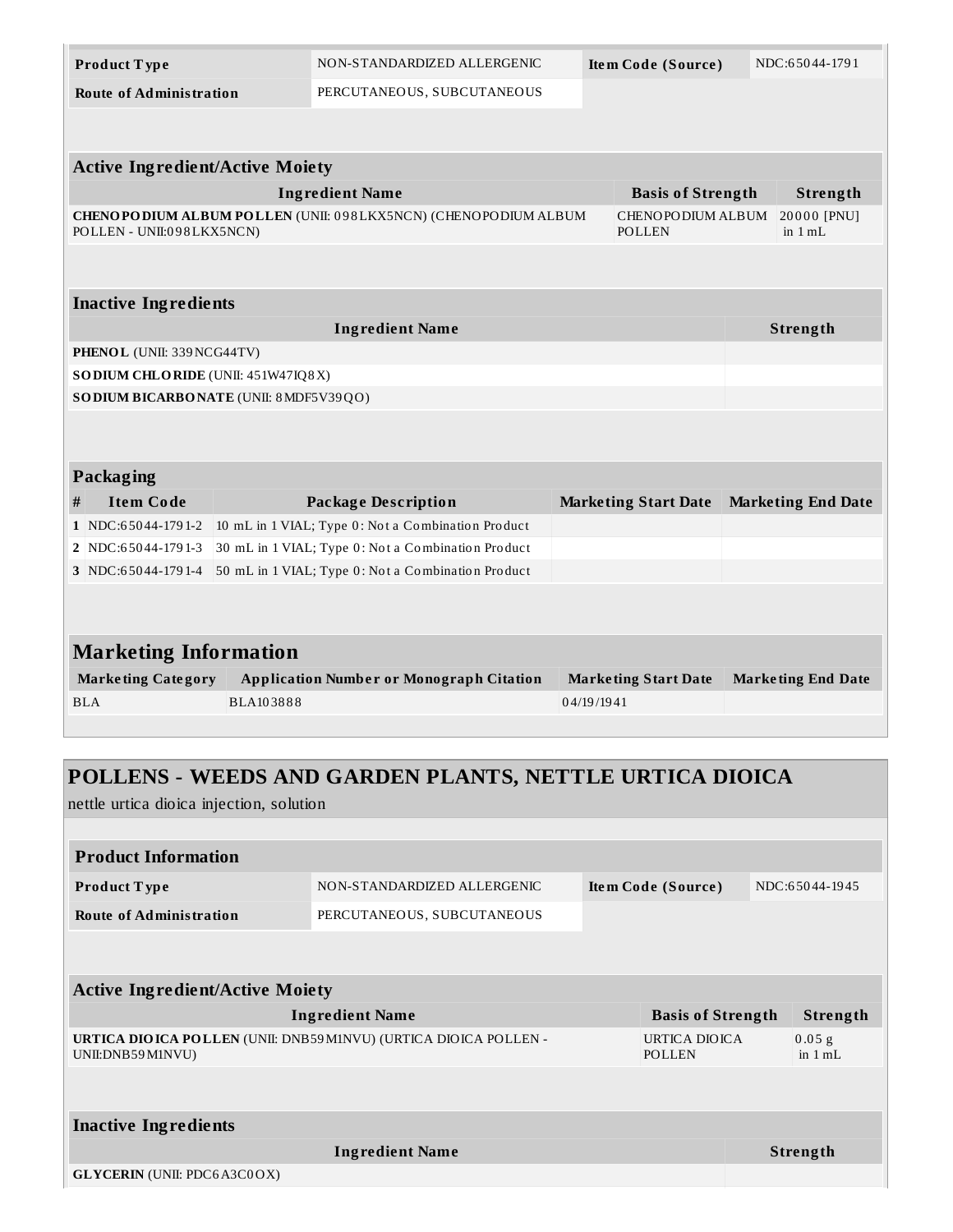| SO DIUM CHLORIDE (UNII: 451W47IQ8X)                               |                           |                                                                  |            |                             |                          |                           |
|-------------------------------------------------------------------|---------------------------|------------------------------------------------------------------|------------|-----------------------------|--------------------------|---------------------------|
| SO DIUM BICARBONATE (UNII: 8 MDF5V39QO)                           |                           |                                                                  |            |                             |                          |                           |
|                                                                   |                           |                                                                  |            |                             |                          |                           |
| <b>Packaging</b>                                                  |                           |                                                                  |            |                             |                          |                           |
| <b>Item Code</b><br>#                                             |                           | <b>Package Description</b>                                       |            | <b>Marketing Start Date</b> |                          | <b>Marketing End Date</b> |
| 1 NDC:65044-1945-2                                                |                           | 10 mL in 1 VIAL; Type 0: Not a Combination Product               |            |                             |                          |                           |
| 2 NDC:65044-1945-3                                                |                           | 30 mL in 1 VIAL; Type 0: Not a Combination Product               |            |                             |                          |                           |
| 3 NDC:65044-1945-4                                                |                           | 50 mL in 1 VIAL; Type 0: Not a Combination Product               |            |                             |                          |                           |
|                                                                   |                           |                                                                  |            |                             |                          |                           |
| <b>Marketing Information</b>                                      |                           |                                                                  |            |                             |                          |                           |
| <b>Marketing Category</b>                                         |                           | <b>Application Number or Monograph Citation</b>                  |            | <b>Marketing Start Date</b> |                          | <b>Marketing End Date</b> |
| <b>BLA</b>                                                        | BLA103888                 |                                                                  | 04/19/1941 |                             |                          |                           |
|                                                                   |                           |                                                                  |            |                             |                          |                           |
|                                                                   |                           |                                                                  |            |                             |                          |                           |
|                                                                   |                           | POLLENS - WEEDS AND GARDEN PLANTS, NETTLE URTICA DIOICA          |            |                             |                          |                           |
| nettle urtica dioica injection, solution                          |                           |                                                                  |            |                             |                          |                           |
|                                                                   |                           |                                                                  |            |                             |                          |                           |
| <b>Product Information</b>                                        |                           |                                                                  |            |                             |                          |                           |
| Product Type                                                      |                           | NON-STANDARDIZED ALLERGENIC                                      |            | Item Code (Source)          |                          | NDC:65044-1947            |
| <b>Route of Administration</b>                                    |                           | PERCUTANEOUS, SUBCUTANEOUS                                       |            |                             |                          |                           |
|                                                                   |                           |                                                                  |            |                             |                          |                           |
| <b>Active Ingredient/Active Moiety</b>                            |                           |                                                                  |            |                             |                          |                           |
|                                                                   |                           | <b>Ingredient Name</b>                                           |            |                             | <b>Basis of Strength</b> | Strength                  |
|                                                                   |                           | URTICA DIOICA POLLEN (UNII: DNB59 M1NVU) (URTICA DIOICA POLLEN - |            | <b>URTICA DIOICA</b>        |                          | 0.1 <sub>g</sub>          |
| UNII: DNB59 M1NVU)                                                |                           |                                                                  |            | POLLEN                      |                          | in $1 mL$                 |
|                                                                   |                           |                                                                  |            |                             |                          |                           |
|                                                                   |                           |                                                                  |            |                             |                          |                           |
| <b>Inactive Ingredients</b>                                       |                           |                                                                  |            |                             |                          |                           |
|                                                                   |                           | <b>Ingredient Name</b>                                           |            |                             |                          | Strength                  |
| PHENOL (UNII: 339 NCG44TV)<br>SO DIUM CHLORIDE (UNII: 451W47IQ8X) |                           |                                                                  |            |                             |                          |                           |
| SO DIUM BICARBONATE (UNII: 8 MDF5V39QO)                           |                           |                                                                  |            |                             |                          |                           |
|                                                                   |                           |                                                                  |            |                             |                          |                           |
|                                                                   |                           |                                                                  |            |                             |                          |                           |
| Packaging                                                         |                           |                                                                  |            |                             |                          |                           |
| <b>Item Code</b><br>#                                             |                           | <b>Package Description</b>                                       |            | <b>Marketing Start Date</b> |                          | <b>Marketing End Date</b> |
| 1 NDC:65044-1947-2                                                |                           | 10 mL in 1 VIAL; Type 0: Not a Combination Product               |            |                             |                          |                           |
| 2 NDC:65044-1947-3                                                |                           | 30 mL in 1 VIAL; Type 0: Not a Combination Product               |            |                             |                          |                           |
| 3 NDC:65044-1947-4                                                |                           | 50 mL in 1 VIAL; Type 0: Not a Combination Product               |            |                             |                          |                           |
|                                                                   |                           |                                                                  |            |                             |                          |                           |
|                                                                   |                           |                                                                  |            |                             |                          |                           |
| <b>Marketing Information</b>                                      |                           |                                                                  |            |                             |                          |                           |
|                                                                   | <b>Marketing Category</b> | <b>Application Number or Monograph Citation</b>                  |            | <b>Marketing Start Date</b> |                          | <b>Marketing End Date</b> |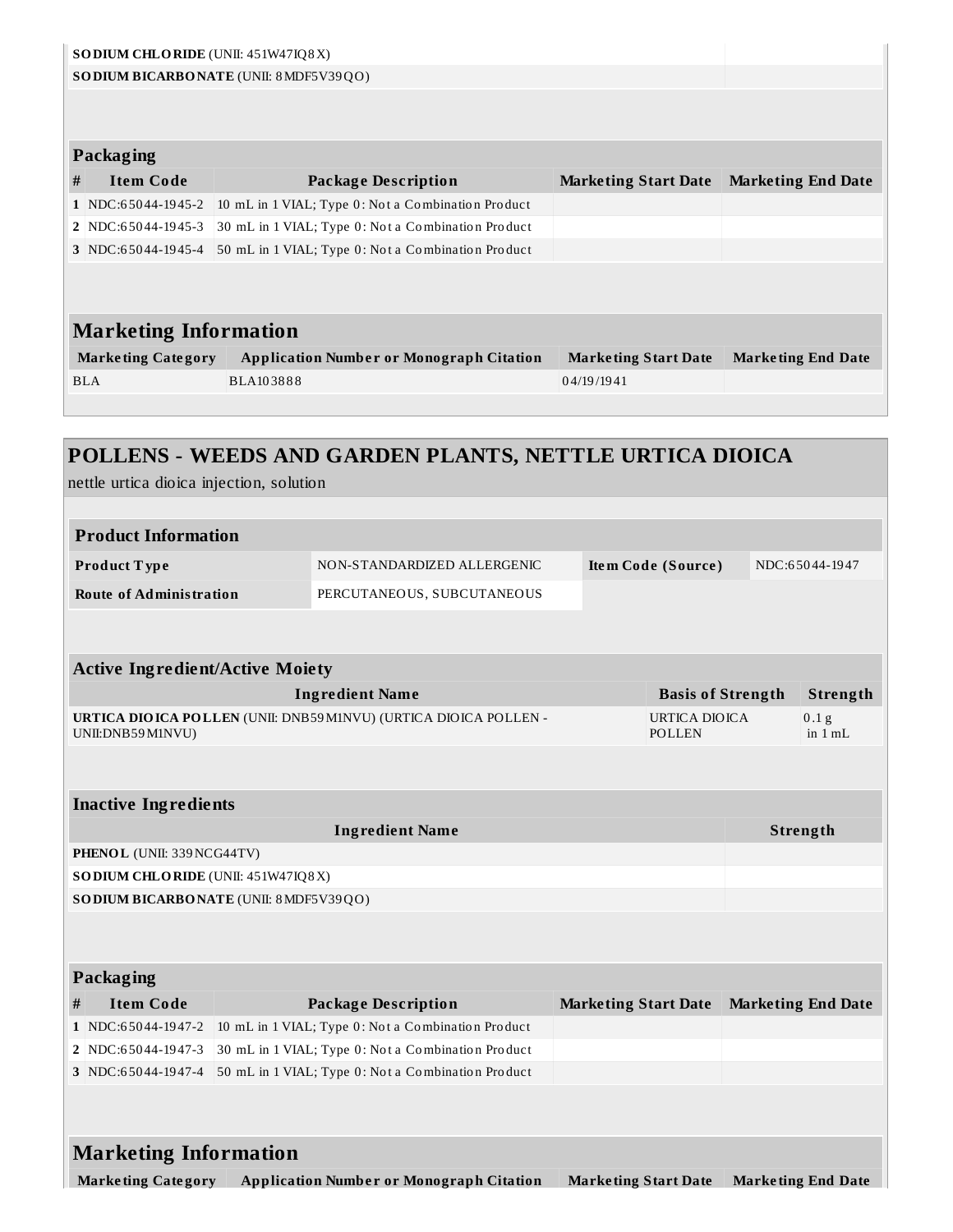| <b>BLA</b> | BLA103888 | 04/19/1941 |
|------------|-----------|------------|
|            |           |            |

|                                        | <b>AMARANTHUS RETROFLEXUS</b><br>pigweed, rough redroot amaranthus retroflexus injection, solution    |            |                                         |                           |                     |
|----------------------------------------|-------------------------------------------------------------------------------------------------------|------------|-----------------------------------------|---------------------------|---------------------|
| <b>Product Information</b>             |                                                                                                       |            |                                         |                           |                     |
| Product Type                           | NON-STANDARDIZED ALLERGENIC                                                                           |            | Item Code (Source)                      |                           | NDC:65044-2125      |
| <b>Route of Administration</b>         | PERCUTANEOUS, SUBCUTANEOUS                                                                            |            |                                         |                           |                     |
| <b>Active Ingredient/Active Moiety</b> |                                                                                                       |            |                                         |                           |                     |
|                                        | <b>Ingredient Name</b>                                                                                |            | <b>Basis of Strength</b>                |                           | Strength            |
|                                        | AMARANTHUS RETROFLEXUS POLLEN (UNII: 73B14PX5FW) (AMARANTHUS<br>RETROFLEXUS POLLEN - UNII:73B14PX5FW) |            | <b>AMARANTHUS</b><br>RETROFLEXUS POLLEN |                           | 0.05 g<br>in $1 mL$ |
| <b>Inactive Ingredients</b>            |                                                                                                       |            |                                         |                           |                     |
|                                        | <b>Ingredient Name</b>                                                                                |            |                                         | Strength                  |                     |
| <b>GLYCERIN</b> (UNII: PDC6A3C0OX)     |                                                                                                       |            |                                         |                           |                     |
| SODIUM CHLORIDE (UNII: 451W47IQ8X)     |                                                                                                       |            |                                         |                           |                     |
|                                        | SO DIUM BICARBONATE (UNII: 8 MDF5V39QO)                                                               |            |                                         |                           |                     |
| Packaging                              |                                                                                                       |            |                                         |                           |                     |
| <b>Item Code</b><br>#                  | <b>Package Description</b>                                                                            |            | <b>Marketing Start Date</b>             | <b>Marketing End Date</b> |                     |
| 1 NDC:65044-2125-2                     | 10 mL in 1 VIAL; Type 0: Not a Combination Product                                                    |            |                                         |                           |                     |
| 2 NDC:65044-2125-3                     | 30 mL in 1 VIAL; Type 0: Not a Combination Product                                                    |            |                                         |                           |                     |
| 3 NDC:65044-2125-4                     | 50 mL in 1 VIAL; Type 0: Not a Combination Product                                                    |            |                                         |                           |                     |
| <b>Marketing Information</b>           |                                                                                                       |            |                                         |                           |                     |
| <b>Marketing Category</b>              | <b>Application Number or Monograph Citation</b>                                                       |            | <b>Marketing Start Date</b>             | <b>Marketing End Date</b> |                     |
| <b>BLA</b>                             | BLA103888                                                                                             | 04/19/1941 |                                         |                           |                     |
|                                        |                                                                                                       |            |                                         |                           |                     |

plantain, english plantago lanceolata injection, solution

| <b>Product Information</b>     |                             |                    |                |  |  |  |  |
|--------------------------------|-----------------------------|--------------------|----------------|--|--|--|--|
| Product Type                   | NON-STANDARDIZED ALLERGENIC | Item Code (Source) | NDC:65044-2212 |  |  |  |  |
| <b>Route of Administration</b> | PERCUTANEOUS, SUBCUTANEOUS  |                    |                |  |  |  |  |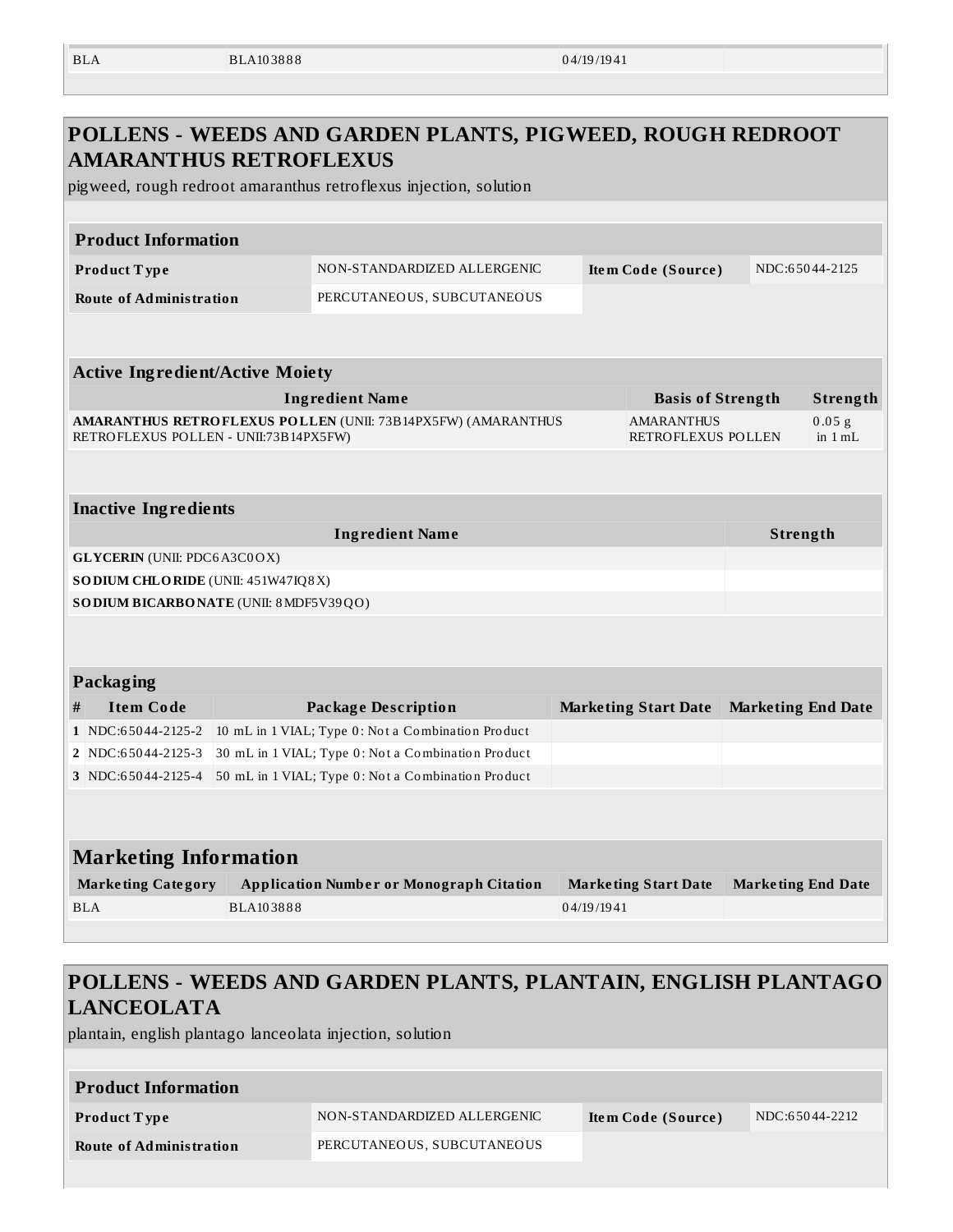| <b>Active Ingredient/Active Moiety</b>                                                                                                         |                                                    |                                                    |            |                             |                           |                 |  |  |  |
|------------------------------------------------------------------------------------------------------------------------------------------------|----------------------------------------------------|----------------------------------------------------|------------|-----------------------------|---------------------------|-----------------|--|--|--|
|                                                                                                                                                | <b>Ingredient Name</b><br><b>Basis of Strength</b> |                                                    |            |                             |                           | <b>Strength</b> |  |  |  |
| PLANTAGO LANCEOLATA POLLEN (UNII: DO87T1U2CI) (PLANTAGO LANCEOLATA<br>PLANTAGO LANCEOLATA 0.05 g<br>POLLEN - UNII:DO87T1U2CI)<br><b>POLLEN</b> |                                                    |                                                    |            |                             |                           | in $1 mL$       |  |  |  |
|                                                                                                                                                |                                                    |                                                    |            |                             |                           |                 |  |  |  |
|                                                                                                                                                | <b>Inactive Ingredients</b>                        |                                                    |            |                             |                           |                 |  |  |  |
|                                                                                                                                                |                                                    | <b>Ingredient Name</b>                             |            |                             | Strength                  |                 |  |  |  |
|                                                                                                                                                | <b>GLYCERIN</b> (UNII: PDC6A3C0OX)                 |                                                    |            |                             |                           |                 |  |  |  |
|                                                                                                                                                | SO DIUM CHLORIDE (UNII: 451W47IQ8X)                |                                                    |            |                             |                           |                 |  |  |  |
|                                                                                                                                                |                                                    | SODIUM BICARBONATE (UNII: 8 MDF5V39QO)             |            |                             |                           |                 |  |  |  |
|                                                                                                                                                |                                                    |                                                    |            |                             |                           |                 |  |  |  |
|                                                                                                                                                | Packaging                                          |                                                    |            |                             |                           |                 |  |  |  |
| #                                                                                                                                              | <b>Item Code</b>                                   | <b>Package Description</b>                         |            | <b>Marketing Start Date</b> | <b>Marketing End Date</b> |                 |  |  |  |
|                                                                                                                                                | 1 NDC:65044-2212-2                                 | 10 mL in 1 VIAL; Type 0: Not a Combination Product |            |                             |                           |                 |  |  |  |
|                                                                                                                                                | 2 NDC:65044-2212-3                                 | 30 mL in 1 VIAL; Type 0: Not a Combination Product |            |                             |                           |                 |  |  |  |
|                                                                                                                                                | 3 NDC:65044-2212-4                                 | 50 mL in 1 VIAL; Type 0: Not a Combination Product |            |                             |                           |                 |  |  |  |
|                                                                                                                                                |                                                    |                                                    |            |                             |                           |                 |  |  |  |
|                                                                                                                                                |                                                    |                                                    |            |                             |                           |                 |  |  |  |
| <b>Marketing Information</b>                                                                                                                   |                                                    |                                                    |            |                             |                           |                 |  |  |  |
|                                                                                                                                                | <b>Marketing Category</b>                          | <b>Application Number or Monograph Citation</b>    |            | <b>Marketing Start Date</b> | <b>Marketing End Date</b> |                 |  |  |  |
|                                                                                                                                                | BLA                                                | BLA103888                                          | 04/19/1941 |                             |                           |                 |  |  |  |
|                                                                                                                                                |                                                    |                                                    |            |                             |                           |                 |  |  |  |

## **POLLENS - WEEDS AND GARDEN PLANTS, PLANTAIN, ENGLISH PLANTAGO LANCEOLATA**

plantain, english plantago lanceolata injection, solution

| <b>Product Information</b>                    |                                                                    |  |                               |                 |                               |  |
|-----------------------------------------------|--------------------------------------------------------------------|--|-------------------------------|-----------------|-------------------------------|--|
| <b>Product Type</b>                           | NON-STANDARDIZED ALLERGENIC                                        |  | Item Code (Source)            |                 | NDC:65044-2215                |  |
| <b>Route of Administration</b>                | PERCUTANEOUS, SUBCUTANEOUS                                         |  |                               |                 |                               |  |
|                                               |                                                                    |  |                               |                 |                               |  |
| <b>Active Ingredient/Active Moiety</b>        |                                                                    |  |                               |                 |                               |  |
|                                               | <b>Ingredient Name</b><br><b>Basis of Strength</b><br>Strength     |  |                               |                 |                               |  |
| POLLEN - UNII:DO87T1U2CI)                     | PLANTAGO LANCEOLATA POLLEN (UNII: DO87T1U2CI) (PLANTAGO LANCEOLATA |  | PLANTAGO LANCEOLATA<br>POLLEN |                 | 0.1 <sub>g</sub><br>in $1 mL$ |  |
|                                               |                                                                    |  |                               |                 |                               |  |
| <b>Inactive Ingredients</b>                   |                                                                    |  |                               |                 |                               |  |
|                                               | <b>Ingredient Name</b>                                             |  |                               | <b>Strength</b> |                               |  |
| PHENOL (UNII: 339 NCG44TV)                    |                                                                    |  |                               |                 |                               |  |
| <b>SODIUM CHLORIDE</b> (UNII: 451W47IQ8X)     |                                                                    |  |                               |                 |                               |  |
| <b>SODIUM BICARBONATE (UNII: 8 MDF5V39QO)</b> |                                                                    |  |                               |                 |                               |  |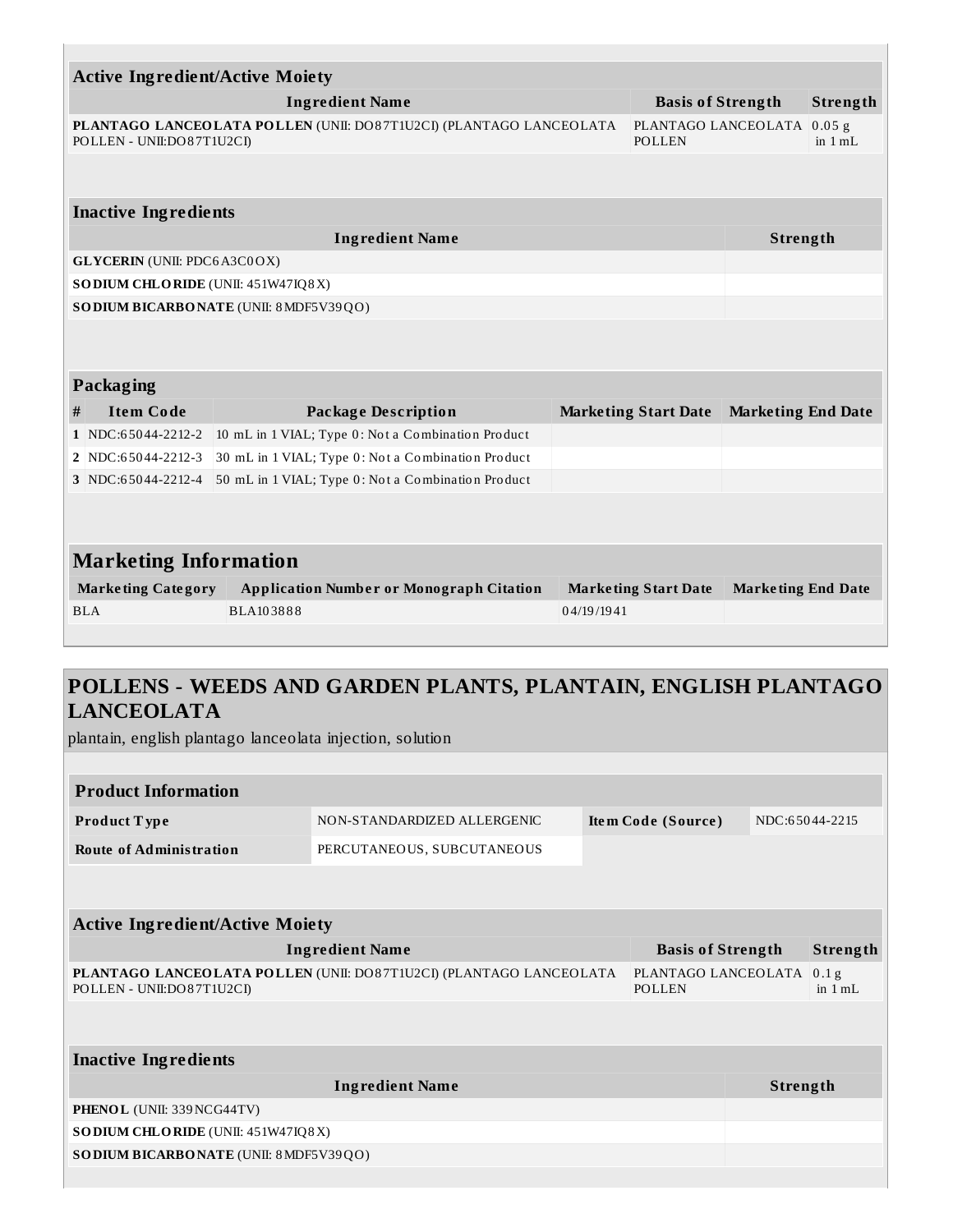|   | <b>Packaging</b>             |                                                    |                             |                           |  |  |  |
|---|------------------------------|----------------------------------------------------|-----------------------------|---------------------------|--|--|--|
| # | <b>Item Code</b>             | Package Description                                | <b>Marketing Start Date</b> | <b>Marketing End Date</b> |  |  |  |
|   | $1$ NDC:65044-2215-2         | 10 mL in 1 VIAL; Type 0: Not a Combination Product |                             |                           |  |  |  |
|   | 2 NDC:65044-2215-3           | 30 mL in 1 VIAL; Type 0: Not a Combination Product |                             |                           |  |  |  |
|   | $3$ NDC:65044-2215-4         | 50 mL in 1 VIAL; Type 0: Not a Combination Product |                             |                           |  |  |  |
|   |                              |                                                    |                             |                           |  |  |  |
|   |                              |                                                    |                             |                           |  |  |  |
|   | <b>Marketing Information</b> |                                                    |                             |                           |  |  |  |
|   | <b>Marketing Category</b>    | <b>Application Number or Monograph Citation</b>    | <b>Marketing Start Date</b> | <b>Marketing End Date</b> |  |  |  |
|   | BLA                          | BLA103888                                          | 04/19/1941                  |                           |  |  |  |
|   |                              |                                                    |                             |                           |  |  |  |

## **POLLENS - WEEDS AND GARDEN PLANTS, PLANTAIN, ENGLISH PLANTAGO LANCEOLATA**

plantain, english plantago lanceolata injection, solution

| <b>Product Information</b>     |                             |                    |                |  |  |  |
|--------------------------------|-----------------------------|--------------------|----------------|--|--|--|
| <b>Product Type</b>            | NON-STANDARDIZED ALLERGENIC | Item Code (Source) | NDC:65044-2217 |  |  |  |
| <b>Route of Administration</b> | PERCUTANEOUS, SUBCUTANEOUS  |                    |                |  |  |  |

| <b>Active Ingredient/Active Moiety</b>                                                          |                               |                          |  |  |
|-------------------------------------------------------------------------------------------------|-------------------------------|--------------------------|--|--|
| <b>Ingredient Name</b>                                                                          | <b>Basis of Strength</b>      | Strength                 |  |  |
| PLANTAGO LANCEOLATA POLLEN (UNII: DO87T1U2CI) (PLANTAGO<br>LANCEOLATA POLLEN - UNII:DO87T1U2CI) | PLANTAGO<br>LANCEOLATA POLLEN | 20000 [PNU]<br>in $1 mL$ |  |  |

#### **Inactive Ingredients**

| Ingredient Name                               | Strength |
|-----------------------------------------------|----------|
| <b>PHENOL</b> (UNII: 339 NCG44TV)             |          |
| <b>SODIUM CHLORIDE</b> (UNII: $451W47IQ8X$ )  |          |
| <b>SODIUM BICARBONATE</b> (UNII: 8 MDF5V39QO) |          |

#### **Packaging**

| .         |                                                                                              |                                         |  |
|-----------|----------------------------------------------------------------------------------------------|-----------------------------------------|--|
| Item Code | <b>Package Description</b>                                                                   | Marketing Start Date Marketing End Date |  |
|           | $1 \overline{NDC:}65044-2217-2 \overline{10}mL$ in 1 VIAL; Type 0: Not a Combination Product |                                         |  |
|           | $\mid$ 2 NDC:65044-2217-3 30 mL in 1 VIAL; Type 0: Not a Combination Product                 |                                         |  |
|           | 3 NDC:65044-2217-4 50 mL in 1 VIAL; Type 0: Not a Combination Product                        |                                         |  |

| <b>Marketing Information</b> |                                                 |                      |                           |  |  |
|------------------------------|-------------------------------------------------|----------------------|---------------------------|--|--|
| <b>Marketing Category</b>    | <b>Application Number or Monograph Citation</b> | Marketing Start Date | <b>Marketing End Date</b> |  |  |
| BLA                          | BLA103888                                       | 04/19/1941           |                           |  |  |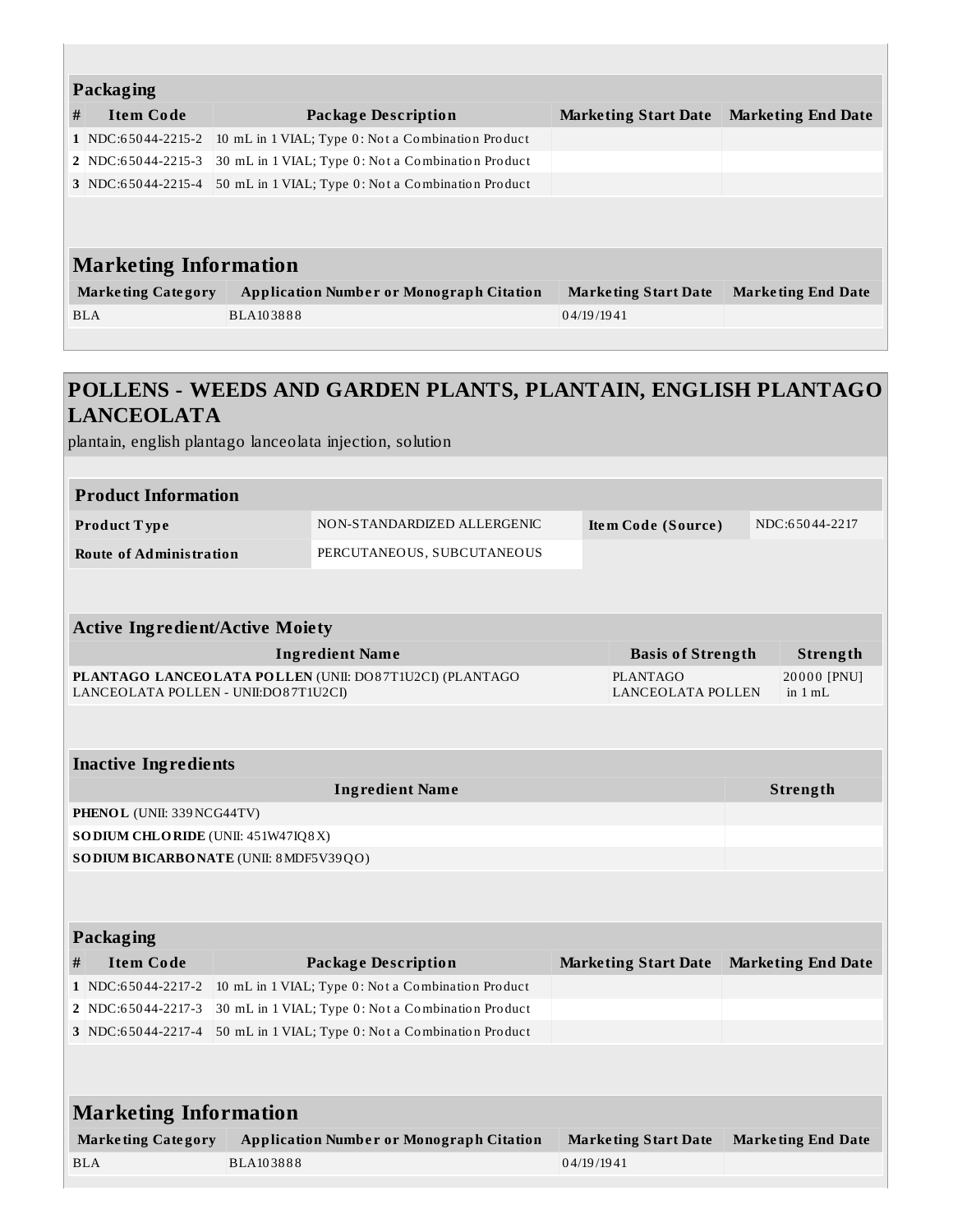### **POLLENS - WEEDS AND GARDEN PLANTS, PLANTAIN, ENGLISH PLANTAGO LANCEOLATA**

plantain, english plantago lanceolata injection, solution

| <b>Product Information</b>              |           |                                                         |            |                                      |  |                           |
|-----------------------------------------|-----------|---------------------------------------------------------|------------|--------------------------------------|--|---------------------------|
| Product Type                            |           | NON-STANDARDIZED ALLERGENIC                             |            | Item Code (Source)                   |  | NDC:65044-2216            |
|                                         |           |                                                         |            |                                      |  |                           |
| <b>Route of Administration</b>          |           | PERCUTANEOUS, SUBCUTANEOUS                              |            |                                      |  |                           |
|                                         |           |                                                         |            |                                      |  |                           |
| <b>Active Ingredient/Active Moiety</b>  |           |                                                         |            |                                      |  |                           |
|                                         |           | <b>Ingredient Name</b>                                  |            | <b>Basis of Strength</b>             |  | Strength                  |
| LANCEOLATA POLLEN - UNII:DO87T1U2CI)    |           | PLANTAGO LANCEOLATA POLLEN (UNII: DO87T1U2CI) (PLANTAGO |            | <b>PLANTAGO</b><br>LANCEOLATA POLLEN |  | 40000 [PNU]<br>in $1 mL$  |
|                                         |           |                                                         |            |                                      |  |                           |
| <b>Inactive Ingredients</b>             |           |                                                         |            |                                      |  |                           |
| <b>Ingredient Name</b>                  |           |                                                         | Strength   |                                      |  |                           |
| PHENOL (UNII: 339 NCG44TV)              |           |                                                         |            |                                      |  |                           |
| SO DIUM CHLORIDE (UNII: 451W47IQ8X)     |           |                                                         |            |                                      |  |                           |
| SO DIUM BICARBONATE (UNII: 8 MDF5V39QO) |           |                                                         |            |                                      |  |                           |
|                                         |           |                                                         |            |                                      |  |                           |
| Packaging                               |           |                                                         |            |                                      |  |                           |
| <b>Item Code</b><br>#                   |           | <b>Package Description</b>                              |            | <b>Marketing Start Date</b>          |  | <b>Marketing End Date</b> |
| 1 NDC:65044-2216-2                      |           | 10 mL in 1 VIAL; Type 0: Not a Combination Product      |            |                                      |  |                           |
| 2 NDC:65044-2216-3                      |           | 30 mL in 1 VIAL; Type 0: Not a Combination Product      |            |                                      |  |                           |
| 3 NDC:65044-2216-4                      |           | 50 mL in 1 VIAL; Type 0: Not a Combination Product      |            |                                      |  |                           |
|                                         |           |                                                         |            |                                      |  |                           |
|                                         |           |                                                         |            |                                      |  |                           |
| <b>Marketing Information</b>            |           |                                                         |            |                                      |  |                           |
| <b>Marketing Category</b>               |           | <b>Application Number or Monograph Citation</b>         |            | <b>Marketing Start Date</b>          |  | <b>Marketing End Date</b> |
| <b>BLA</b>                              | BLA103888 |                                                         | 04/19/1941 |                                      |  |                           |
|                                         |           |                                                         |            |                                      |  |                           |
|                                         |           |                                                         |            |                                      |  |                           |

## **POLLENS - WEEDS AND GARDEN PLANTS, RAGWEED, GIANT AMBROSIA TRIFIDA**

ragweed, giant ambrosia trifida injection, solution

| <b>Product Information</b>                                                                            |                             |                    |                |  |  |
|-------------------------------------------------------------------------------------------------------|-----------------------------|--------------------|----------------|--|--|
| <b>Product Type</b>                                                                                   | NON-STANDARDIZED ALLERGENIC | Item Code (Source) | NDC:65044-2293 |  |  |
| <b>Route of Administration</b>                                                                        | PERCUTANEOUS, SUBCUTANEOUS  |                    |                |  |  |
|                                                                                                       |                             |                    |                |  |  |
| $A_{\text{min}}$ $I_{\text{max}}$ $A_{\text{max}}$ $A_{\text{max}}$ $A_{\text{max}}$ $M_{\text{max}}$ |                             |                    |                |  |  |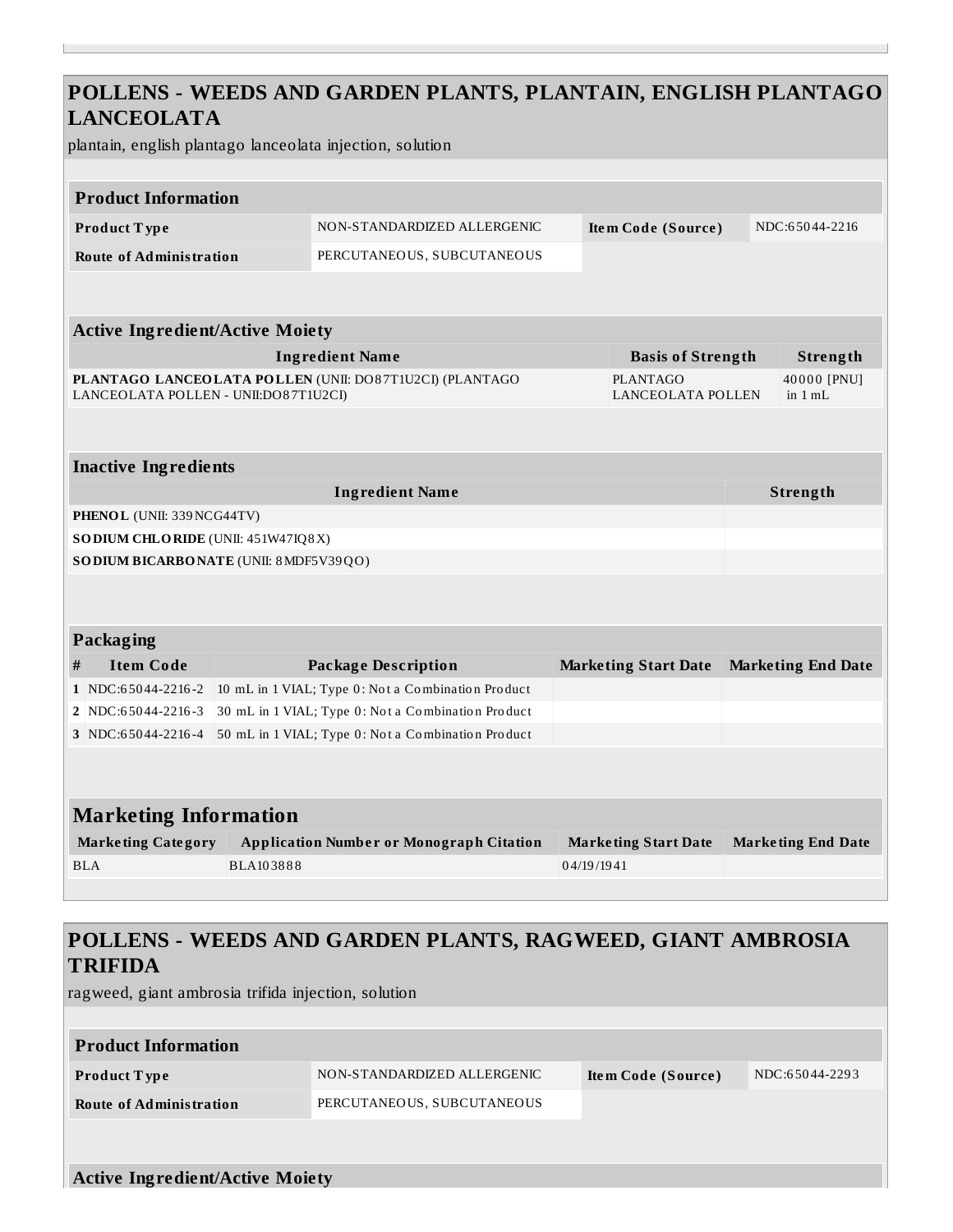|            | AMBROSIA TRIFIDA POLLEN (UNII: KU1V1898XX) (AMBROSIA TRIFIDA POLLEN -<br><b>AMBROSIA TRIFIDA</b><br>UNII:KU1V1898XX)<br><b>POLLEN</b> |                                                    |                             | $0.05$ g<br>in 1 mL         |                           |
|------------|---------------------------------------------------------------------------------------------------------------------------------------|----------------------------------------------------|-----------------------------|-----------------------------|---------------------------|
|            |                                                                                                                                       |                                                    |                             |                             |                           |
|            | <b>Inactive Ingredients</b>                                                                                                           |                                                    |                             |                             |                           |
|            |                                                                                                                                       | <b>Ingredient Name</b>                             |                             |                             | Strength                  |
|            | <b>GLYCERIN</b> (UNII: PDC6A3C0OX)                                                                                                    |                                                    |                             |                             |                           |
|            | SODIUM CHLORIDE (UNII: 451W47IQ8X)                                                                                                    |                                                    |                             |                             |                           |
|            |                                                                                                                                       | SO DIUM BICARBONATE (UNII: 8 MDF5V39QO)            |                             |                             |                           |
|            | Packaging                                                                                                                             |                                                    |                             |                             |                           |
| #          | <b>Item Code</b>                                                                                                                      | <b>Package Description</b>                         | <b>Marketing Start Date</b> |                             | <b>Marketing End Date</b> |
|            | 1 NDC:65044-2293-2                                                                                                                    | 10 mL in 1 VIAL; Type 0: Not a Combination Product |                             |                             |                           |
|            | 2 NDC:65044-2293-3                                                                                                                    | 30 mL in 1 VIAL; Type 0: Not a Combination Product |                             |                             |                           |
|            | 3 NDC:65044-2293-4                                                                                                                    | 50 mL in 1 VIAL; Type 0: Not a Combination Product |                             |                             |                           |
|            |                                                                                                                                       |                                                    |                             |                             |                           |
|            |                                                                                                                                       |                                                    |                             |                             |                           |
|            | <b>Marketing Information</b>                                                                                                          |                                                    |                             |                             |                           |
|            | <b>Marketing Category</b>                                                                                                             | <b>Application Number or Monograph Citation</b>    |                             | <b>Marketing Start Date</b> | <b>Marketing End Date</b> |
| <b>BLA</b> |                                                                                                                                       | BLA103888                                          | 04/19/1941                  |                             |                           |
|            |                                                                                                                                       |                                                    |                             |                             |                           |

### **POLLENS - WEEDS AND GARDEN PLANTS, RAGWEED, GIANT AMBROSIA TRIFIDA**

ragweed, giant ambrosia trifida injection, solution

| <b>Product Information</b>     |                             |                    |                |  |  |  |
|--------------------------------|-----------------------------|--------------------|----------------|--|--|--|
| Product Type                   | NON-STANDARDIZED ALLERGENIC | Item Code (Source) | NDC:65044-2296 |  |  |  |
| <b>Route of Administration</b> | PERCUTANEOUS, SUBCUTANEOUS  |                    |                |  |  |  |
|                                |                             |                    |                |  |  |  |

| <b>Active Ingredient/Active Moiety</b>                                                    |                            |          |                               |  |  |  |
|-------------------------------------------------------------------------------------------|----------------------------|----------|-------------------------------|--|--|--|
| <b>Ingredient Name</b>                                                                    | <b>Basis of Strength</b>   |          | Strength                      |  |  |  |
| AMBROSIA TRIFIDA POLLEN (UNII: KU1V1898XX) (AMBROSIA TRIFIDA POLLEN -<br>UNII:KU1V1898XX) | AMBROSIA TRIFIDA<br>POLLEN |          | 0.1 <sub>g</sub><br>in $1 mL$ |  |  |  |
|                                                                                           |                            |          |                               |  |  |  |
| <b>Inactive Ingredients</b>                                                               |                            |          |                               |  |  |  |
| <b>Ingredient Name</b>                                                                    |                            | Strength |                               |  |  |  |
| PHENOL (UNII: 339 NCG44TV)                                                                |                            |          |                               |  |  |  |
| SO DIUM CHLORIDE (UNII: 451W47IQ8X)                                                       |                            |          |                               |  |  |  |
| SO DIUM BICARBONATE (UNII: 8 MDF5V39QO)                                                   |                            |          |                               |  |  |  |
|                                                                                           |                            |          |                               |  |  |  |
|                                                                                           |                            |          |                               |  |  |  |
|                                                                                           |                            |          |                               |  |  |  |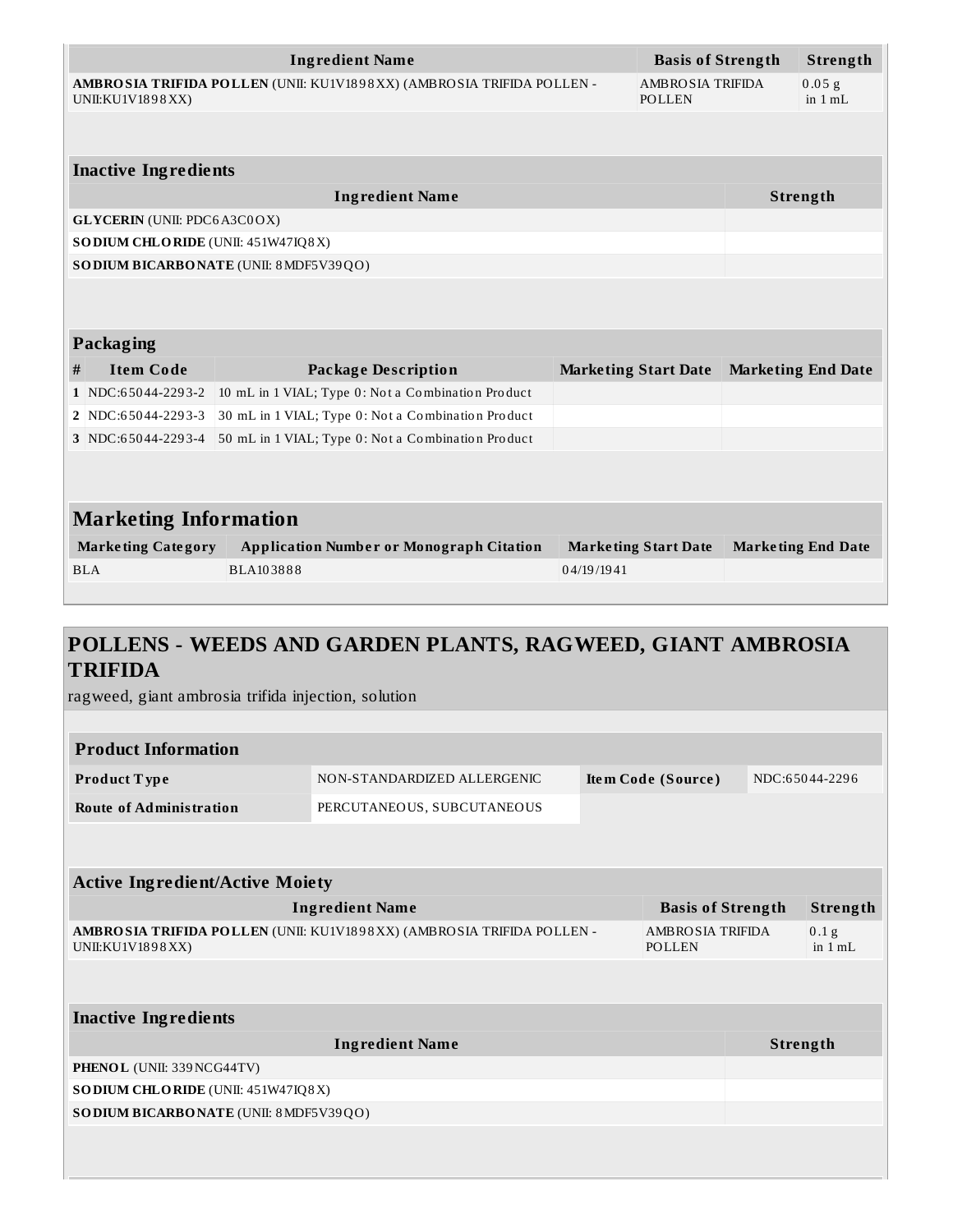|   | <b>Packaging</b>             |                                                    |                             |                           |  |  |
|---|------------------------------|----------------------------------------------------|-----------------------------|---------------------------|--|--|
| # | <b>Item Code</b>             | <b>Package Description</b>                         | <b>Marketing Start Date</b> | <b>Marketing End Date</b> |  |  |
|   | 1 NDC:65044-2296-2           | 10 mL in 1 VIAL; Type 0: Not a Combination Product |                             |                           |  |  |
|   | 2 NDC:65044-2296-3           | 30 mL in 1 VIAL; Type 0: Not a Combination Product |                             |                           |  |  |
|   | 3 NDC:65044-2296-4           | 50 mL in 1 VIAL; Type 0: Not a Combination Product |                             |                           |  |  |
|   |                              |                                                    |                             |                           |  |  |
|   |                              |                                                    |                             |                           |  |  |
|   | <b>Marketing Information</b> |                                                    |                             |                           |  |  |
|   | <b>Marketing Category</b>    | <b>Application Number or Monograph Citation</b>    | <b>Marketing Start Date</b> | <b>Marketing End Date</b> |  |  |
|   | <b>BLA</b>                   | BLA103888                                          | 04/19/1941                  |                           |  |  |
|   |                              |                                                    |                             |                           |  |  |
|   |                              |                                                    |                             |                           |  |  |

## **POLLENS - WEEDS AND GARDEN PLANTS, RAGWEED. WESTERN AMBROSIA PSILOSTACHYA**

ragweed. western ambrosia psilostachya injection, solution

| <b>Product Information</b><br>NDC:65044-2308<br>Product Type<br>NON-STANDARDIZED ALLERGENIC<br>Item Code (Source)<br><b>Route of Administration</b><br>PERCUTANEOUS, SUBCUTANEOUS<br><b>Active Ingredient/Active Moiety</b><br><b>Ingredient Name</b><br><b>Basis of Strength</b><br>Strength<br>0.05 g<br>AMBROSIA PSILOSTACHYA POLLEN (UNII: RX18M46K8L) (AMBROSIA<br>AMBROSIA<br>PSILOSTACHYA POLLEN - UNII:RX18M46K8L)<br>PSILOSTACHYA POLLEN<br>in 1 mL<br><b>Inactive Ingredients</b><br><b>Ingredient Name</b><br>Strength<br><b>GLYCERIN</b> (UNII: PDC6A3C0OX)<br>SODIUM CHLORIDE (UNII: 451W47IQ8X)<br>SO DIUM BICARBONATE (UNII: 8 MDF5V39QO)<br>Packaging<br><b>Item Code</b><br><b>Package Description</b><br><b>Marketing End Date</b><br>#<br><b>Marketing Start Date</b><br>10 mL in 1 VIAL; Type 0: Not a Combination Product<br>1 NDC:65044-2308-2<br>30 mL in 1 VIAL; Type 0: Not a Combination Product<br>2   NDC:65044-2308-3<br>3 NDC:65044-2308-4<br>50 mL in 1 VIAL; Type 0: Not a Combination Product<br><b>Marketing Information</b><br><b>Marketing Category</b><br><b>Application Number or Monograph Citation</b><br><b>Marketing Start Date</b><br><b>Marketing End Date</b><br>BLA103888<br><b>BLA</b><br>04/19/1941 |  |  |  |  |  |  |  |  |  |
|-----------------------------------------------------------------------------------------------------------------------------------------------------------------------------------------------------------------------------------------------------------------------------------------------------------------------------------------------------------------------------------------------------------------------------------------------------------------------------------------------------------------------------------------------------------------------------------------------------------------------------------------------------------------------------------------------------------------------------------------------------------------------------------------------------------------------------------------------------------------------------------------------------------------------------------------------------------------------------------------------------------------------------------------------------------------------------------------------------------------------------------------------------------------------------------------------------------------------------------------------------|--|--|--|--|--|--|--|--|--|
|                                                                                                                                                                                                                                                                                                                                                                                                                                                                                                                                                                                                                                                                                                                                                                                                                                                                                                                                                                                                                                                                                                                                                                                                                                                     |  |  |  |  |  |  |  |  |  |
|                                                                                                                                                                                                                                                                                                                                                                                                                                                                                                                                                                                                                                                                                                                                                                                                                                                                                                                                                                                                                                                                                                                                                                                                                                                     |  |  |  |  |  |  |  |  |  |
|                                                                                                                                                                                                                                                                                                                                                                                                                                                                                                                                                                                                                                                                                                                                                                                                                                                                                                                                                                                                                                                                                                                                                                                                                                                     |  |  |  |  |  |  |  |  |  |
|                                                                                                                                                                                                                                                                                                                                                                                                                                                                                                                                                                                                                                                                                                                                                                                                                                                                                                                                                                                                                                                                                                                                                                                                                                                     |  |  |  |  |  |  |  |  |  |
|                                                                                                                                                                                                                                                                                                                                                                                                                                                                                                                                                                                                                                                                                                                                                                                                                                                                                                                                                                                                                                                                                                                                                                                                                                                     |  |  |  |  |  |  |  |  |  |
|                                                                                                                                                                                                                                                                                                                                                                                                                                                                                                                                                                                                                                                                                                                                                                                                                                                                                                                                                                                                                                                                                                                                                                                                                                                     |  |  |  |  |  |  |  |  |  |
|                                                                                                                                                                                                                                                                                                                                                                                                                                                                                                                                                                                                                                                                                                                                                                                                                                                                                                                                                                                                                                                                                                                                                                                                                                                     |  |  |  |  |  |  |  |  |  |
|                                                                                                                                                                                                                                                                                                                                                                                                                                                                                                                                                                                                                                                                                                                                                                                                                                                                                                                                                                                                                                                                                                                                                                                                                                                     |  |  |  |  |  |  |  |  |  |
|                                                                                                                                                                                                                                                                                                                                                                                                                                                                                                                                                                                                                                                                                                                                                                                                                                                                                                                                                                                                                                                                                                                                                                                                                                                     |  |  |  |  |  |  |  |  |  |
|                                                                                                                                                                                                                                                                                                                                                                                                                                                                                                                                                                                                                                                                                                                                                                                                                                                                                                                                                                                                                                                                                                                                                                                                                                                     |  |  |  |  |  |  |  |  |  |
|                                                                                                                                                                                                                                                                                                                                                                                                                                                                                                                                                                                                                                                                                                                                                                                                                                                                                                                                                                                                                                                                                                                                                                                                                                                     |  |  |  |  |  |  |  |  |  |
|                                                                                                                                                                                                                                                                                                                                                                                                                                                                                                                                                                                                                                                                                                                                                                                                                                                                                                                                                                                                                                                                                                                                                                                                                                                     |  |  |  |  |  |  |  |  |  |
|                                                                                                                                                                                                                                                                                                                                                                                                                                                                                                                                                                                                                                                                                                                                                                                                                                                                                                                                                                                                                                                                                                                                                                                                                                                     |  |  |  |  |  |  |  |  |  |
|                                                                                                                                                                                                                                                                                                                                                                                                                                                                                                                                                                                                                                                                                                                                                                                                                                                                                                                                                                                                                                                                                                                                                                                                                                                     |  |  |  |  |  |  |  |  |  |
|                                                                                                                                                                                                                                                                                                                                                                                                                                                                                                                                                                                                                                                                                                                                                                                                                                                                                                                                                                                                                                                                                                                                                                                                                                                     |  |  |  |  |  |  |  |  |  |
|                                                                                                                                                                                                                                                                                                                                                                                                                                                                                                                                                                                                                                                                                                                                                                                                                                                                                                                                                                                                                                                                                                                                                                                                                                                     |  |  |  |  |  |  |  |  |  |
|                                                                                                                                                                                                                                                                                                                                                                                                                                                                                                                                                                                                                                                                                                                                                                                                                                                                                                                                                                                                                                                                                                                                                                                                                                                     |  |  |  |  |  |  |  |  |  |
|                                                                                                                                                                                                                                                                                                                                                                                                                                                                                                                                                                                                                                                                                                                                                                                                                                                                                                                                                                                                                                                                                                                                                                                                                                                     |  |  |  |  |  |  |  |  |  |
|                                                                                                                                                                                                                                                                                                                                                                                                                                                                                                                                                                                                                                                                                                                                                                                                                                                                                                                                                                                                                                                                                                                                                                                                                                                     |  |  |  |  |  |  |  |  |  |
|                                                                                                                                                                                                                                                                                                                                                                                                                                                                                                                                                                                                                                                                                                                                                                                                                                                                                                                                                                                                                                                                                                                                                                                                                                                     |  |  |  |  |  |  |  |  |  |
|                                                                                                                                                                                                                                                                                                                                                                                                                                                                                                                                                                                                                                                                                                                                                                                                                                                                                                                                                                                                                                                                                                                                                                                                                                                     |  |  |  |  |  |  |  |  |  |
|                                                                                                                                                                                                                                                                                                                                                                                                                                                                                                                                                                                                                                                                                                                                                                                                                                                                                                                                                                                                                                                                                                                                                                                                                                                     |  |  |  |  |  |  |  |  |  |
|                                                                                                                                                                                                                                                                                                                                                                                                                                                                                                                                                                                                                                                                                                                                                                                                                                                                                                                                                                                                                                                                                                                                                                                                                                                     |  |  |  |  |  |  |  |  |  |
|                                                                                                                                                                                                                                                                                                                                                                                                                                                                                                                                                                                                                                                                                                                                                                                                                                                                                                                                                                                                                                                                                                                                                                                                                                                     |  |  |  |  |  |  |  |  |  |
|                                                                                                                                                                                                                                                                                                                                                                                                                                                                                                                                                                                                                                                                                                                                                                                                                                                                                                                                                                                                                                                                                                                                                                                                                                                     |  |  |  |  |  |  |  |  |  |
|                                                                                                                                                                                                                                                                                                                                                                                                                                                                                                                                                                                                                                                                                                                                                                                                                                                                                                                                                                                                                                                                                                                                                                                                                                                     |  |  |  |  |  |  |  |  |  |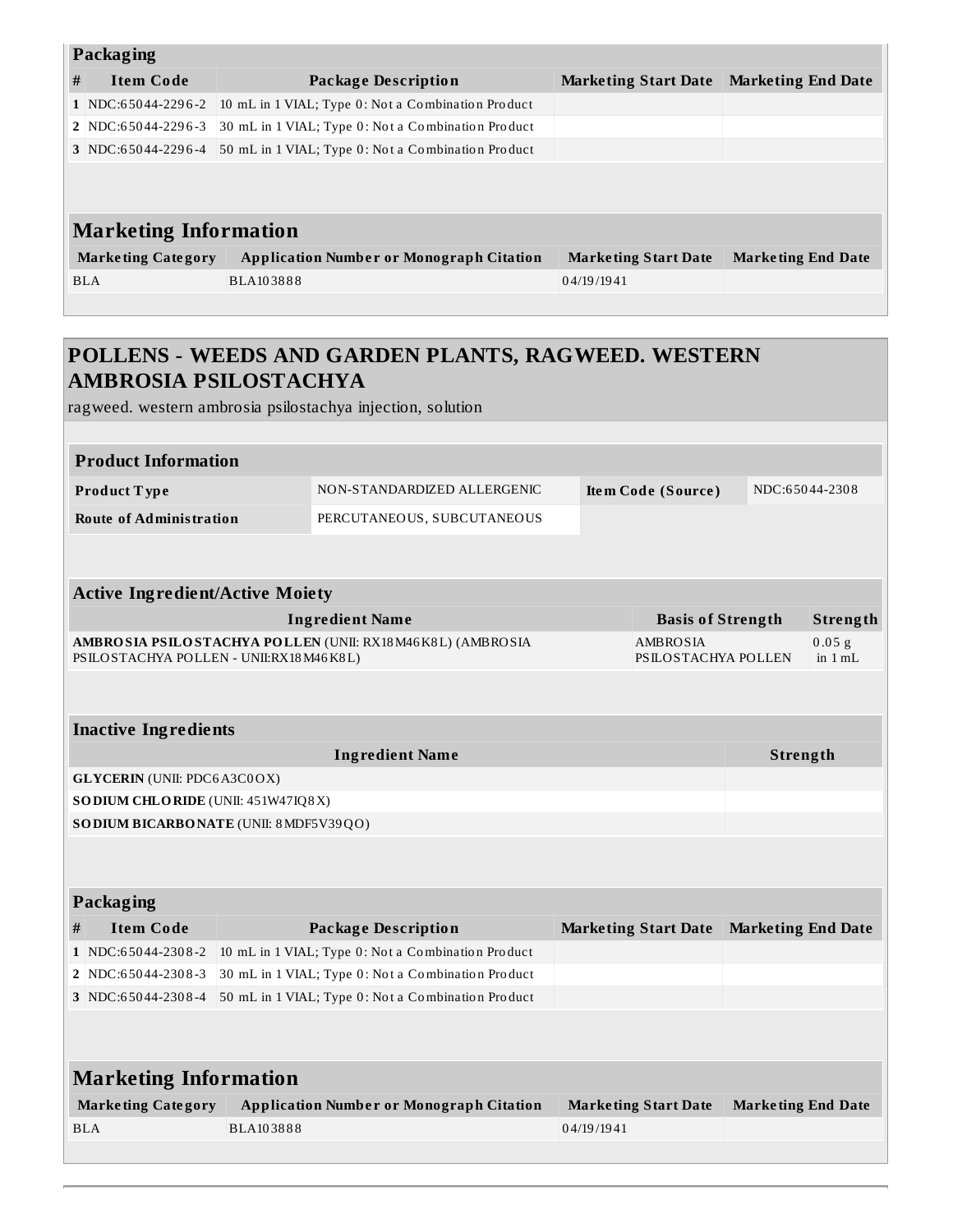## **POLLENS - WEEDS AND GARDEN PLANTS, RAGWEED. WESTERN AMBROSIA PSILOSTACHYA**

ragweed. western ambrosia psilostachya injection, solution

|   | <b>Product Information</b>                       |           |                                                            |            |  |                                 |          |                               |
|---|--------------------------------------------------|-----------|------------------------------------------------------------|------------|--|---------------------------------|----------|-------------------------------|
|   | Product Type                                     |           | NON-STANDARDIZED ALLERGENIC                                |            |  | Item Code (Source)              |          | NDC:65044-2311                |
|   | <b>Route of Administration</b>                   |           | PERCUTANEOUS, SUBCUTANEOUS                                 |            |  |                                 |          |                               |
|   |                                                  |           |                                                            |            |  |                                 |          |                               |
|   |                                                  |           |                                                            |            |  |                                 |          |                               |
|   | <b>Active Ingredient/Active Moiety</b>           |           |                                                            |            |  |                                 |          |                               |
|   |                                                  |           | <b>Ingredient Name</b>                                     |            |  | <b>Basis of Strength</b>        |          | Strength                      |
|   | PSILOSTACHYA POLLEN - UNII:RX18M46K8L)           |           | AMBROSIA PSILOSTACHYA POLLEN (UNII: RX18M46K8L) (AMBROSIA  |            |  | AMBROSIA<br>PSILOSTACHYA POLLEN |          | 0.1 <sub>g</sub><br>in $1 mL$ |
|   |                                                  |           |                                                            |            |  |                                 |          |                               |
|   | <b>Inactive Ingredients</b>                      |           |                                                            |            |  |                                 |          |                               |
|   |                                                  |           | <b>Ingredient Name</b>                                     |            |  |                                 | Strength |                               |
|   | PHENOL (UNII: 339 NCG44TV)                       |           |                                                            |            |  |                                 |          |                               |
|   | SODIUM CHLORIDE (UNII: 451W47IQ8X)               |           |                                                            |            |  |                                 |          |                               |
|   | SO DIUM BICARBONATE (UNII: 8 MDF5V39QO)          |           |                                                            |            |  |                                 |          |                               |
|   |                                                  |           |                                                            |            |  |                                 |          |                               |
|   |                                                  |           |                                                            |            |  |                                 |          |                               |
|   | Packaging                                        |           |                                                            |            |  |                                 |          |                               |
| # | <b>Item Code</b>                                 |           | <b>Package Description</b>                                 |            |  | <b>Marketing Start Date</b>     |          | <b>Marketing End Date</b>     |
|   | 1 NDC:65044-2311-2                               |           | 10 mL in 1 VIAL; Type 0: Not a Combination Product         |            |  |                                 |          |                               |
|   | 2 NDC:65044-2311-3                               |           | 30 mL in 1 VIAL; Type 0: Not a Combination Product         |            |  |                                 |          |                               |
|   | 3 NDC:65044-2311-4                               |           | 50 mL in 1 VIAL; Type 0: Not a Combination Product         |            |  |                                 |          |                               |
|   |                                                  |           |                                                            |            |  |                                 |          |                               |
|   |                                                  |           |                                                            |            |  |                                 |          |                               |
|   | <b>Marketing Information</b>                     |           |                                                            |            |  |                                 |          |                               |
|   | <b>Marketing Category</b>                        |           | <b>Application Number or Monograph Citation</b>            |            |  | <b>Marketing Start Date</b>     |          | <b>Marketing End Date</b>     |
|   | <b>BLA</b>                                       | BLA103888 |                                                            | 04/19/1941 |  |                                 |          |                               |
|   |                                                  |           |                                                            |            |  |                                 |          |                               |
|   |                                                  |           |                                                            |            |  |                                 |          |                               |
|   |                                                  |           | POLLENS - WEEDS AND GARDEN PLANTS, RUSSIAN THISTLE SALSOLA |            |  |                                 |          |                               |
|   | <b>KALI</b>                                      |           |                                                            |            |  |                                 |          |                               |
|   | russian thistle salsola kali injection, solution |           |                                                            |            |  |                                 |          |                               |
|   |                                                  |           |                                                            |            |  |                                 |          |                               |

| <b>Product Information</b>             |                             |                    |                |  |  |  |
|----------------------------------------|-----------------------------|--------------------|----------------|--|--|--|
| Product Type                           | NON-STANDARDIZED ALLERGENIC | Item Code (Source) | NDC:65044-2362 |  |  |  |
| <b>Route of Administration</b>         | PERCUTANEOUS, SUBCUTANEOUS  |                    |                |  |  |  |
|                                        |                             |                    |                |  |  |  |
| <b>Active Ingredient/Active Moiety</b> |                             |                    |                |  |  |  |
| <b>Ingredient Name</b>                 | <b>Basis of Strength</b>    | Strength           |                |  |  |  |